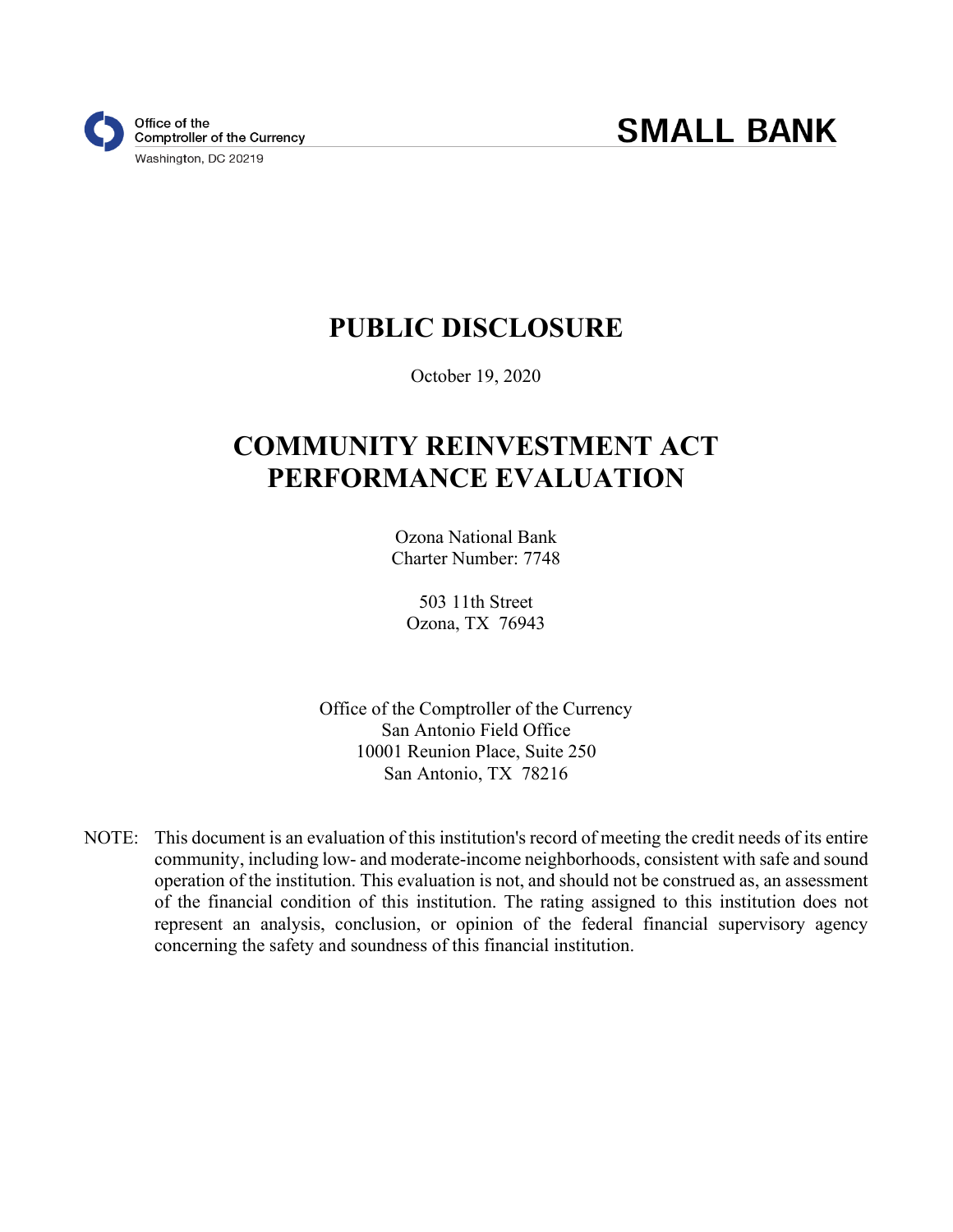## **Table of Contents**

| $\Delta$                    |
|-----------------------------|
|                             |
| $\boldsymbol{\vartriangle}$ |
|                             |
| $A-1$                       |
| $B-1$                       |
| $C-1$                       |
| $D-1$                       |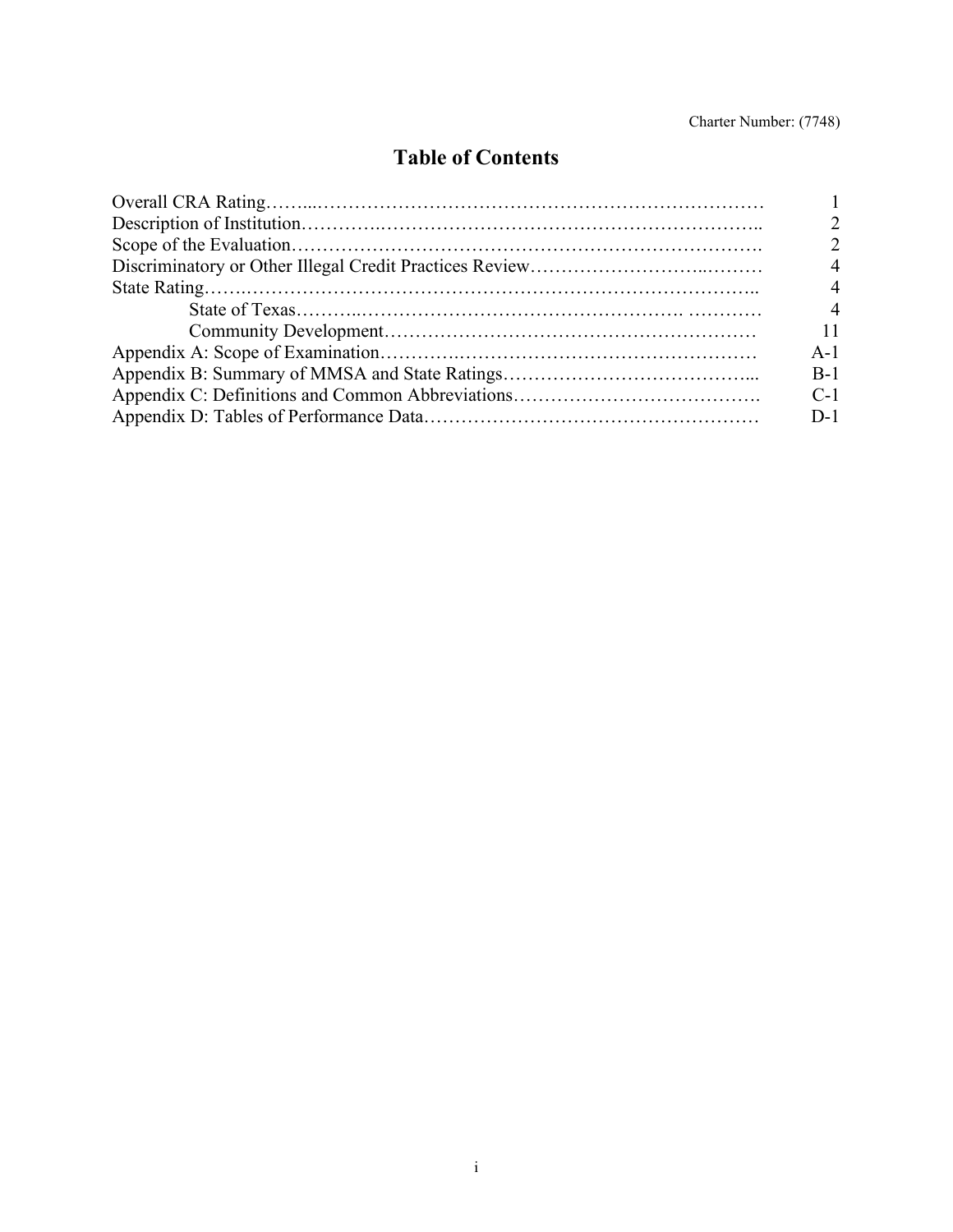# **Overall CRA Rating**

## **Institution's CRA Rating:** This institution is rated **Satisfactory**.

### **The Lending Test is rated: Satisfactory**.

The major factors that support this rating include:

- The bank's loan-to-deposit (LTD) ratio is reasonable.
- A substantial majority of the bank's loans are inside its assessment areas (AAs).
- The bank exhibits satisfactory geographic distribution of loans in the AAs.
- The bank exhibits excellent distribution of loans to individuals of different income levels, and businesses of different sizes, given the product lines offered by the bank.
- There were no Fair Lending or CRA-related complaints during the evaluation period.

#### **Loan-to-Deposit Ratio**

Considering the bank's size, financial condition, and credit needs of the AAs, the bank's LTD ratio is reasonable.

The bank's quarterly average LTD ratio during the evaluation period is 61.4 percent ranging from a low of 47.4 percent and high of 75.1 percent. Ozona National Bank (ONB) is a four-location financial institution that competes with several other financial institutions in two of its three AAs. However, these financial institutions are not considered to be similarly situated institutions as they are significantly larger than ONB and have several branches in and out of the AAs. The June 30, 2020 FDIC Deposit Market Share Report showed ONB had 0.2 percent of deposits in all three AAs combined.

To find similarly situated institutions, we expanded our search to identify other banks of similar size and complexity. The quarterly average LTD ratio for similarly situated institutions was 97.9 percent with an average low of 82.3 percent and average high of 121.7 percent.

| <b>BANK NAME</b>                 | <b>CITY</b>    | <b>STATE</b> | <b>COUNTY</b> | <b>TOTAL</b><br><b>ASSETS</b><br>(000s) |
|----------------------------------|----------------|--------------|---------------|-----------------------------------------|
| Ozona National Bank              | Ozona          | ТX           | Crockett      | \$305,219                               |
| <b>TexStar National Bank</b>     | Universal City | тх           | Bexar         | \$361,003                               |
| Lone Star Capital Bank, National |                |              |               |                                         |
| Association                      | San Antonio    | тх           | Bexar         | \$285,223                               |
| <b>Crockett National Bank</b>    | San Antonio    | ТX           | Bexar         | \$716,695                               |

## **Lending in Assessment Area**

A substantial majority of the bank's loans are inside its AA. The bank originated and purchased 81 percent of its loans inside the AA during the evaluation period. This analysis is performed at the bank, rather than the AA, level. This percentage does not include extensions of credit by affiliates that may be considered under the other performance criteria.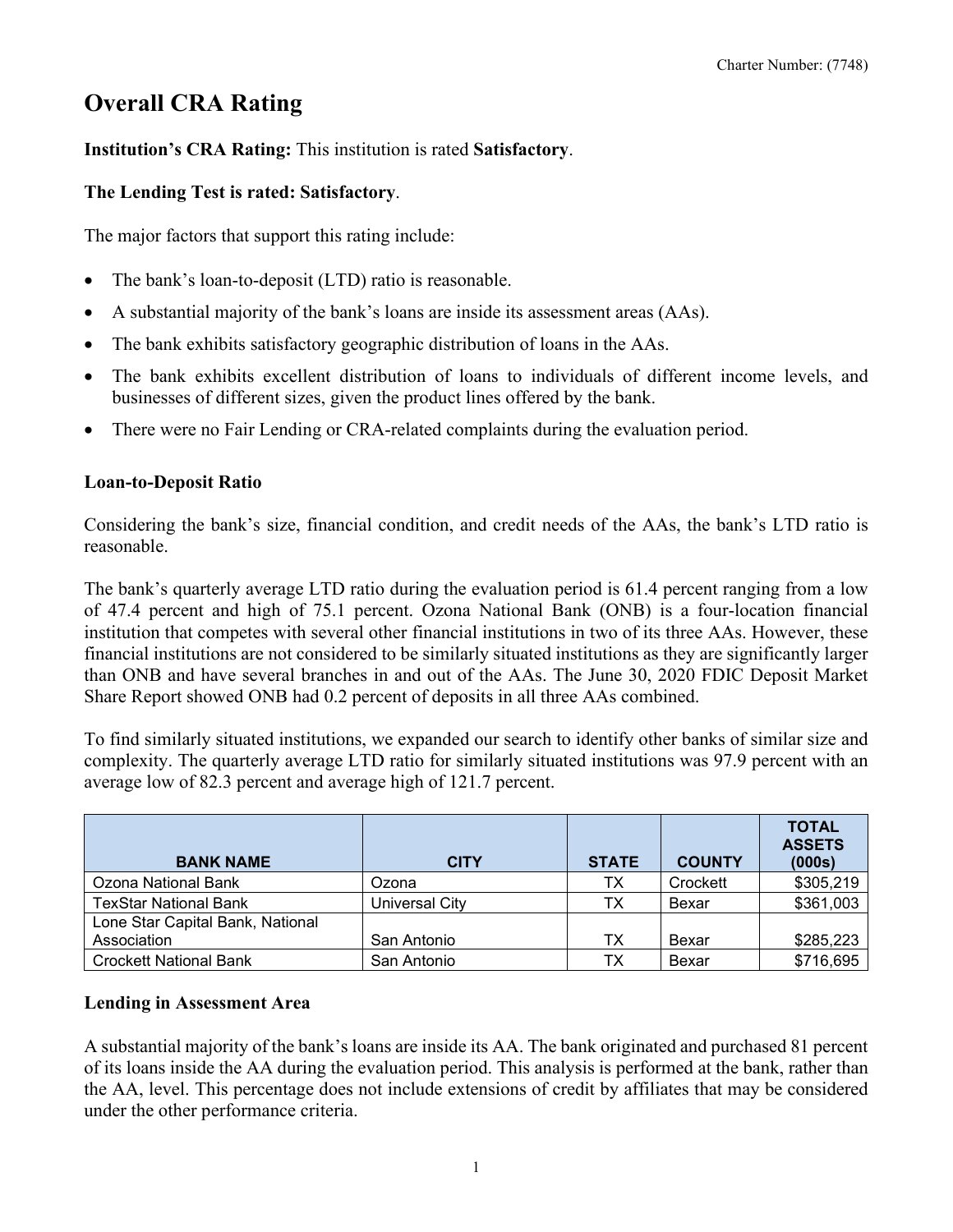| $\cdot$               |        |               |                 |               |       |                                 |      |         |               |          |  |
|-----------------------|--------|---------------|-----------------|---------------|-------|---------------------------------|------|---------|---------------|----------|--|
|                       |        |               | Number of Loans |               |       | Dollar Amount of Loans \$(000s) |      |         |               |          |  |
| Loan Category         | Inside |               | Outside         |               | Total | Inside                          |      | Outside |               | Total    |  |
|                       | #      | $\frac{0}{0}$ | #               | $\frac{0}{0}$ | #     |                                 | $\%$ |         | $\frac{0}{0}$ | \$(000s) |  |
| <b>Small Business</b> | 15     | 75            |                 | 25            | 20    | 2,475                           | 59   | 1.721   | 41            | 4,196    |  |
| <b>Small Farm</b>     | 13     | 93            |                 |               | 14    | 479                             | 99   |         |               | 482      |  |
| Consumer              | 16     | 80            |                 | 20            | 20    | 156                             | 72   | 75      | 34            | 231      |  |
| <b>Total</b>          | 44     | 81            | 10              | 19            | 54    | 3,110                           | 63   | 1,799   | 37            | 4,909    |  |

#### **Lending Inside and Outside of the Assessment Area**

## **Description of Institution**

ONB is an intrastate bank headquartered and charted in Ozona, Texas. The bank was chartered in 1905 and is wholly-owned by Onb Bancshares, Inc, a single bank holding company. ONB has four offices: the main office in Ozona and three branches in San Marcos, Wimberly, and San Antonio. ONB provides fullservice deposit and loan products at all locations.

All locations have a walk-in teller lobby and a drive-up motor bank. The Ozona, Wimberley, and San Marcos offices have automated teller machines (ATMs) located at the branches or within close proximity. The bank accepts loan applications in person and electronically through online applications. Real estate related loan transaction closings occur at a title company, while non real estate transactions can close electronically via DocuSign or in person. Customers can access depository accounts through internet, ATMs, telebank, and through ONB's mobile banking.

Significant changes since the last examination include the San Marcos branch relocating south of downtown San Marcos, in a high traffic area. The real estate for the original location was then sold. There have not been any significant changes to the bank's corporate structure.

At June 30, 2020, ONB reported total assets of \$305 million. Tier 1 capital totaled \$31 million, and the tier 1 leverage ratio was 10.65 percent. Net loans totaled \$128 million and represented 42 percent of total assets. The bank's LTD ratio was 47 percent. ONB's lending focus is centered in commercial lending.

ONB faces strong competition from other financial institutions in two of its three AAs. Primary competitors for these AAs include USAA Federal Savings Bank, Frost Bank, Broadway National Bank, and International Bank of Commerce. Due to strong competition within close proximity, ONB's ability to generate significant loan growth is limited. However, ONB is able to meet the lending needs in its AA's through small dollar consumer and small businessloans. ONB's strategy is to continue to meet the banking needs of the local community. The prior CRA examination, dated November 27, 2017, assigned an overall "Satisfactory" rating to ONB's CRA performance.

## **Scope of the Evaluation**

#### **Evaluation Period/Products Evaluated**

We evaluated ONB lending activities using Small Bank CRA examination procedures. The evaluation period covered lending activities from November 28, 2017, to December 31, 2019. We used the bank's loan trial balance to identify primary lending products based on loan originations and purchases during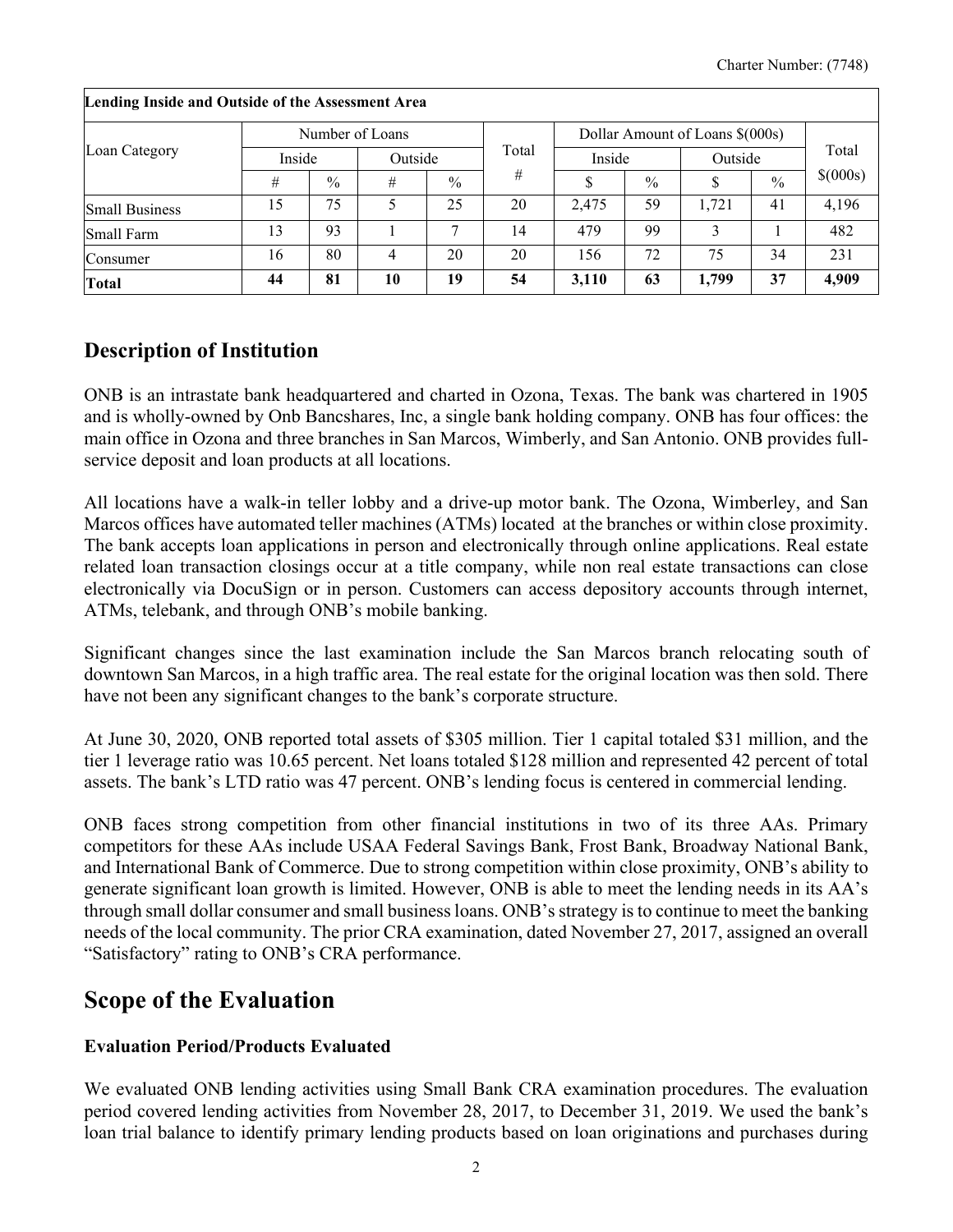the evaluation period. As demonstrated in the table below, commercial loans and consumer loans are ONB's primary products by number of originated loans. While agricultural lending does not make up a significant portion of lending, management considers it to be a primary lending product for the Crockett AA, and thus it was included in our evaluation scope. We did not evaluate residential real estate loans as the number of loans did not provide for a meaningful analysis.

| <b>Loan Originations and Purchases During the Evaluation Period By Loan Type</b> |                   |                      |
|----------------------------------------------------------------------------------|-------------------|----------------------|
| <b>Loan Type</b>                                                                 | % Number of Loans | % by Dollar of Loans |
| Residential Real Estate Loans                                                    | 7%                | 20%                  |
| <b>Commercial Loans</b>                                                          | 34%               | 75%                  |
| <b>Consumer Installment Loans</b>                                                | 57%               | $4\%$                |
| <b>Agricultural Loans</b>                                                        | 2%                | $1\%$                |
| Total                                                                            | 100%              | 100%                 |

For the Lending Test, we selected a random sample of consumer loans, commercial loans, and agricultural loans originated during the evaluation period. We replaced loans originated outside the AA with loans originated inside the AA to evaluate borrower and geographic distributions. We analyzed the sampled loans based of the 2011-2015 American Community Survey (ACS). For CRA purposes, the ACS replaces decennial census.

With an evaluation period end date of December 31, 2019, qualifying activities performed in response to the coronavirus pandemic will not be addressed in this evaluation. Bank qualifying activities will be considered in the subsequent evaluation.

#### **Selection of Areas for Full-Scope Review**

In each state where the bank has an office, one or more of AAs within that state was selected for a fullscope review. For purposes of this evaluation, bank delineated assessment areas located within the same metropolitan statistical area (MSA), multistate metropolitan statistical area (MMSA), or combined statistical area (CSA) are combined and evaluated as a single AA. Similarly, bank delineated non-MSA AAs within the same state are combined and evaluated as a single area. These combined AAs may be evaluated as full- or limited-scope.

ONB has designated Bexar, Crockett, and Hays Counties as its three AAs. For purposes of this evaluation, we performed a full-scope review of each AA. Refer to the "Scope" section under each State Rating for details regarding how full-scope AAs were selected. Refer to appendix A, Scope of Examination, for a list of full- and limited-scope AAs.

## **Ratings**

The bank's overall rating is based on performance in all bank AAs. ONB has three AAs and operates in only one state, Texas. In arriving at our conclusion, we placed equal weight on consumer and commercial loans, which represent the primary lending products of the bank by count and dollar volume of originations, respectively. Agricultural loans are considered a primary product for one of the three branches but carried less weight in our overall conclusion.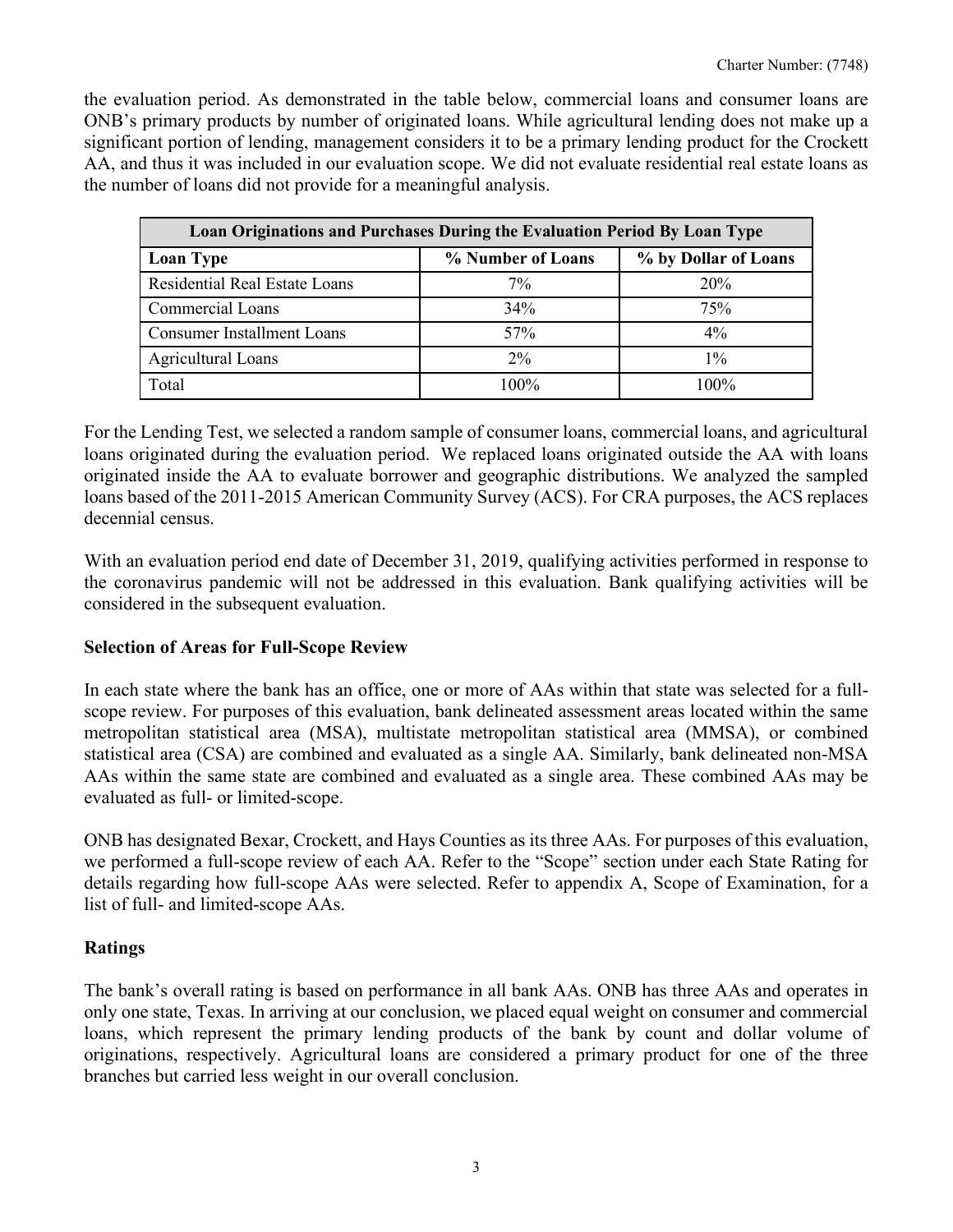# **Discriminatory or Other Illegal Credit Practices Review**

Pursuant to 12 CFR 25.28(c) or 195.28(c), respectively, in determining a national bank's or federal savings association's (collectively, bank) CRA rating, the OCC considers evidence of discriminatory or other illegal credit practices in any geography by the bank, or in any AA by an affiliate whose loans have been considered as part of the bank's lending performance. As part of this evaluation process, the OCC consults with other federal agencies with responsibility for compliance with the relevant laws and regulations, including the U.S. Department of Justice, the U.S. Department of Housing and Urban Development, and the Bureau of Consumer Financial Protection, as applicable.

The OCC has not identified that this institution has engaged in discriminatory or other illegal credit practices that require consideration in this evaluation.

The OCC will consider any information that this institution engaged in discriminatory or other illegal credit practices, identified by or provided to the OCC before the end of the institution's next performance evaluation in that subsequent evaluation, even if the information concerns activities that occurred during the evaluation period addressed in this performance evaluation.

# **State Rating**

## **State of Texas**

**CRA rating for the State of Texas:** Satisfactory.

**The Lending Test is rated:** Satisfactory.

The major factors that support this rating include:

- The bank's LTD ratio is reasonable.
- A substantial majority of the bank's loans are inside its AAs.
- The bank exhibits satisfactory geographic distribution of loans in the AAs.
- The bank exhibits excellent distribution of loans to individuals of different income levels, and businesses of different sizes, given the product lines offered by the bank.
- There were no Fair Lending or CRA-related complaints during the evaluation period.

# **Description of Institution's Operations in Texas**

ONB operates only in Texas and has three AAs: Bexar, Hays, and Crockett counties. ONB has four offices with the main office in Ozona and branches in San Marcos, Wimberly, and San Antonio. ONB has three ATMs located at the Ozona, Wimberley, and San Marcos locations. As of June 30, 2020, deposits total \$271MM. The June 30, 2020 FDIC Deposit Market Share Report showed ONB had 0.2 percent of deposits in all three AAs combined. Other institutions in ONB's AAs are larger in asset size and have a larger geographic footprint.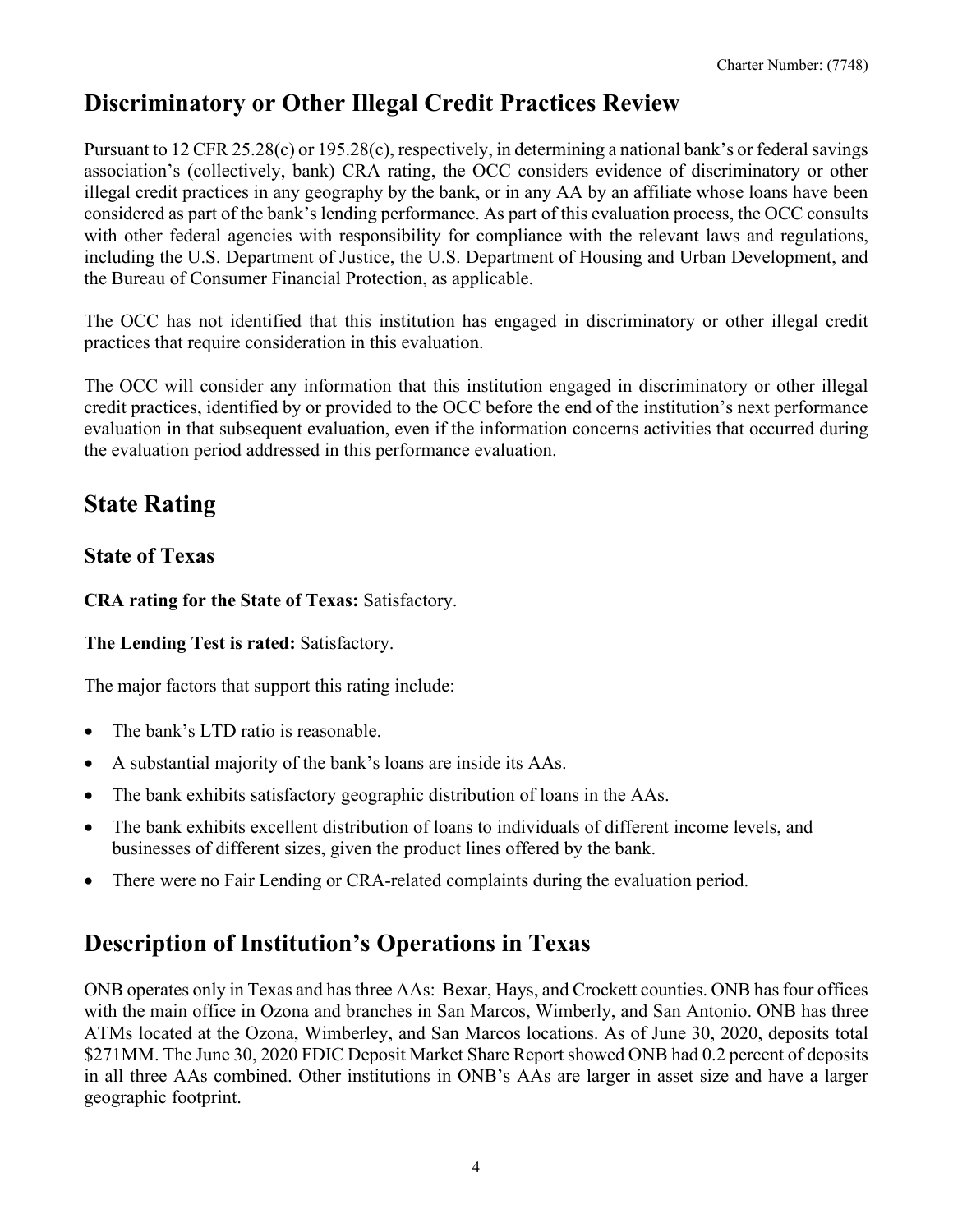We interviewed a member of the community for each of the AAs. All three of our community contacts indicated that the local banking institutions are meeting the demands of the community, and our contacts were not aware of any unmet services or financial needs.

## **Bexar County Assessment Area**

Bexar County is in South Central Texas and is included in the San Antonio-New Braunfels Metropolitan Statistical Area (MSA). Bexar County is the 16<sup>th</sup> most populous county in the nation and fourth in Texas. Its county seat is San Antonio, the second most populous city in Texas and seventh largest city in the United States. Located 75 miles southwest of Austin (Texas capital), 190 miles west of Houston, and 150 miles north of the Mexican border at Laredo, San Antonio is an important commercial and transportation center for south Texas and northern Mexico.

Bexar County is a community consisting of 632,574 households using 2018 ASC Census Data. Families made up 66.7 percent of households in Bexar County, which includes both married-couple families (45.6 percent) and other families (21.1 percent). Approximately 59.9 percent of the population 16 and over are employed while 35.4 percent were not in the labor force. Top industries include educational services & health care at 23.1 percent, retail trade at 12 percent, and arts & entertainment at 11.7 percent employment. The median income for Bexar County was \$55,456 with an estimated 7.2 percent of households having income below \$10,000 a year and 5.1 percent over \$200,000 a year. It is estimated that 16.3 percent of people were in poverty. Median age in the county was 33.4 years.

San Antonio's employers support a healthy and diverse economy with a blend of well-established financial services, cyber security fields, Toyota manufacturing, and strong military presence with four major military bases. Major military bases include Randolph Air Force Base, Fort Sam Houston, Lackland Airforce Base, and Camp Bullis.

We contacted a local community development organization during the examination. Our community contact indicated that local banking institutions are meeting the demands of the community. However, the contact stated that the involvement of some banking institutions in the community is very limited. Our community contact indicated that the San Antonio-New Braunfels MSA is experiencing population growth, causing real estate prices to increase at an accelerated rate. The contact identified that affordable housing will continue to be a primary need in the community.

## **Hays County Assessment Area**

Hays County is located in central Texas and is part of the Austin-Round Rock MSA, approximately 30 miles south of Austin and 65 miles north of San Antonio. The county includes several cities including Buda, Kyle, Wimberley, and San Marcos, the county seat. Major highways through the county include interstate 35, U.S. highway 290, and state highways 21 and 80.

Hays County is a community of 70,881 households, using 2018 ACS Census Data. Families made up 65.2 percent of households in Hays County, Texas. This figure includes both married-couple families (50.7 percent) and other families (14.5 percent). Approximately 64.2 percent of the population 16 and over were employed while 32.1 percent were not in the labor force. Major industries in Hays County by employment percentage include educational services and health care at 23.5 percent, followed by retail trade at 13.6 percent. The median income of households in Hays County was \$65,935, with an estimated 6.6 percent of households having income below \$10M a year and 6.8 percent having income of \$200,000 or more. It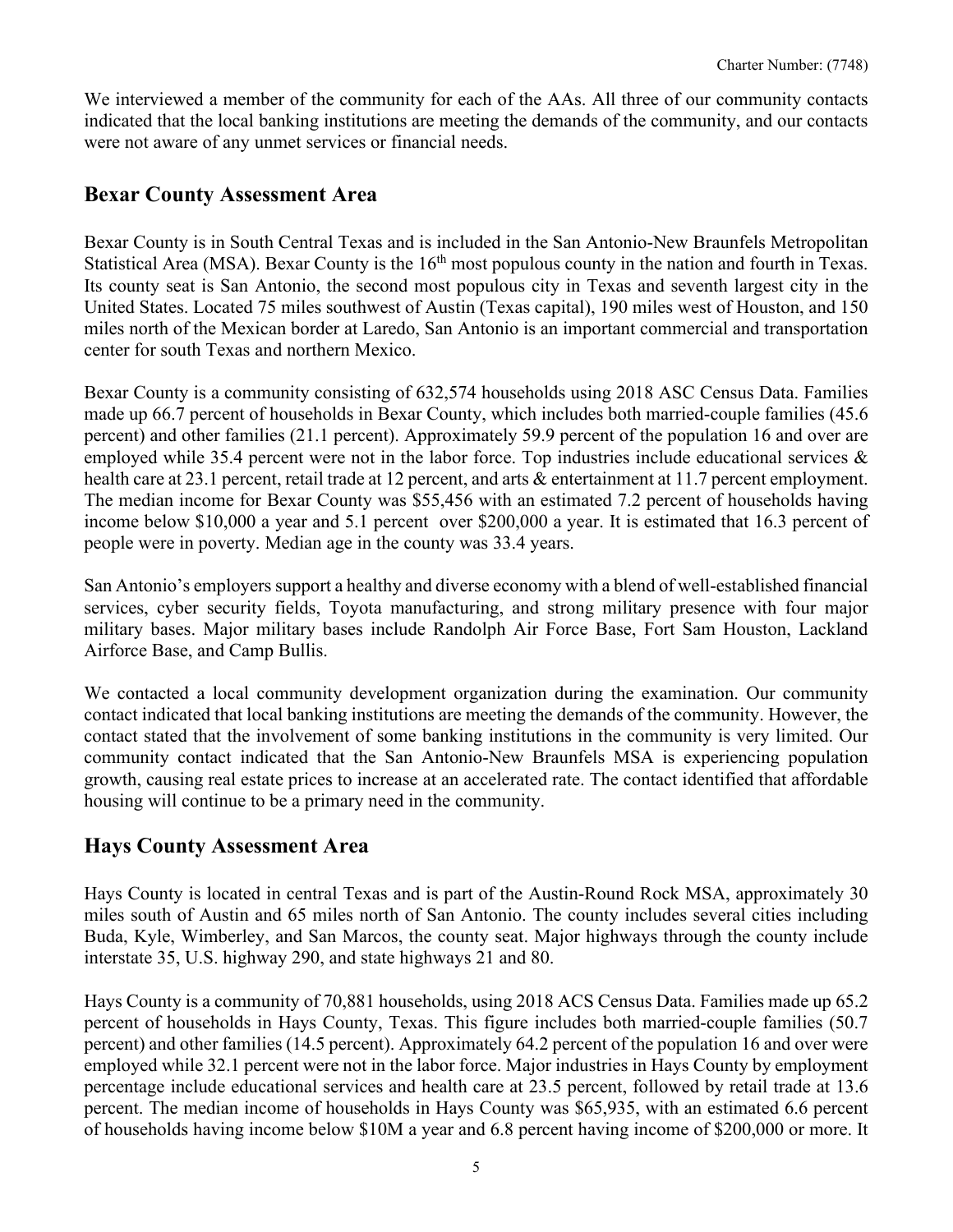is estimated that 15 percent of people in Hays County are in poverty. Median age in the county was 31.6 years. A total of 38,231 students were in enrolled at the Texas State University in the fall 2019 semester.

Major industries include educational services followed by retail. Large employers for the county include Texas State University, Amazon fulfillment centers, the San Marcos premium & Tanger outlets, and various independent school districts. Economic activity includes tourism, dining, retail, and wholesale businesses. Competition from other institutions is very high with a large number of branches in the area from local, regional, and national financial institutions.

We contacted a member of a local community organization. The contact indicated that the current economic condition is good considering the global pandemic. Our community contact indicated that local banks responded very well to assist the local community through the pandemic by offering deferrals, PPP funds, and some waived fees such as overdrafts. Our community contact stated that smaller businesses struggling before the pandemic, are the businesses that have permanently closed while remaining small businesses continue to operate with a reduced staff. Our community contact indicated that local banks could do better facilitating communication to smaller businesses and LMI individuals of programs or grants available to them through their banking relationship.

## **Crockett County**

Crockett County is a rural county located in west Texas. As of the 2010 census, its population was 3,719. Ozona serves as the county seat and houses the majority of the population with 3,225 people. Ozona is located on Interstate 10 approximately 200 miles west of San Antonio and 82 miles southwest of San Angelo.

Economic activity in Crockett County is centered in agriculture, ranching, and oil & gas. The current local economy is characterized as stable. The largest employer is the county. Competition from other banking institutions is low as there is only one other financial institution in the county. Oil  $\&$  gas employers make up about 75 percent of the county's tax revenue.

We contacted a member of a government agency that serves Crockett County. Our community contact indicated that local banking institutions have met the needs of the community, particularly during the pandemic by being flexible with their borrowers. Growth in the community is limited. Our contact indicated the community is seeing a rise in land development for future 1-4 family homes and residential real estate as a primary need in the community.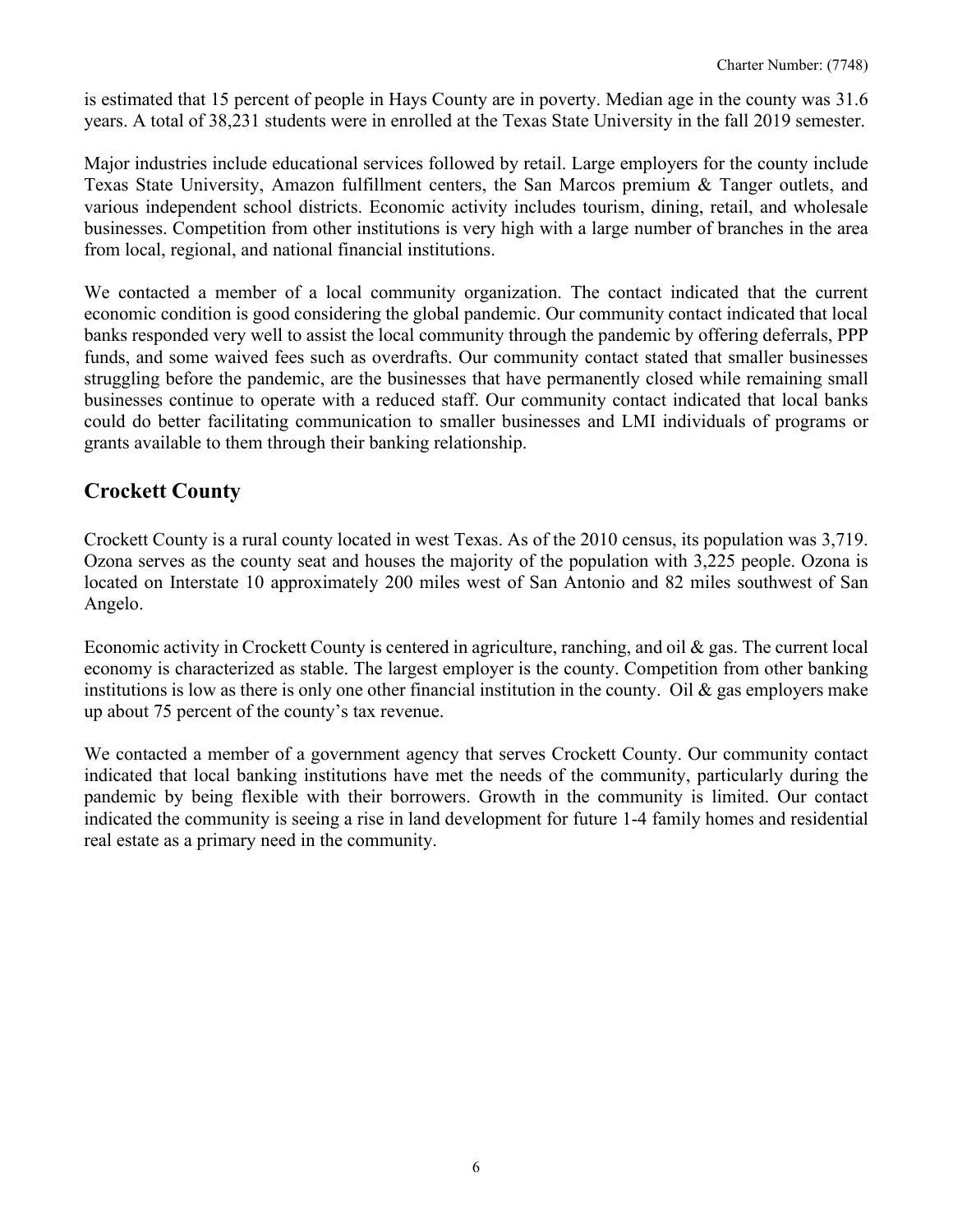| Table A – Demographic Information of the Assessment Area                                                                                                                                |                                  |                 |                                       |                           |                          |                   |
|-----------------------------------------------------------------------------------------------------------------------------------------------------------------------------------------|----------------------------------|-----------------|---------------------------------------|---------------------------|--------------------------|-------------------|
|                                                                                                                                                                                         | <b>Assessment Area: Combined</b> |                 |                                       |                           |                          |                   |
| <b>Demographic Characteristics</b>                                                                                                                                                      | #                                | Low<br>$%$ of # | Moderate<br>$%$ of #                  | <b>Middle</b><br>$%$ of # | <b>Upper</b><br>$%$ of # | $NA*$<br>$%$ of # |
| Geographies (Census Tracts)                                                                                                                                                             | 392                              | 8.9             | 34.9                                  | 26.5                      | 28.6                     | 1.0               |
| Population by Geography                                                                                                                                                                 | 2,006,763                        | 7.3             | 33.6                                  | 29.3                      | 29.8                     | 0.0               |
| Housing Units by Geography                                                                                                                                                              | 744,424                          | 7.1             | 33.5                                  | 29.5                      | 29.8                     | 0.0               |
| Owner-Occupied Units by<br>Geography                                                                                                                                                    | 402,092                          | 4.9             | 27.2                                  | 30.0                      | 37.9                     | 0.0               |
| Occupied Rental Units by<br>Geography                                                                                                                                                   | 279,532                          | 9.4             | 41.2                                  | 29.0                      | 20.5                     | 0.0               |
| Vacant Units by Geography                                                                                                                                                               | 62,800                           | 11.0            | 40.2                                  | 28.8                      | 20.0                     | 0.0               |
| Businesses by Geography                                                                                                                                                                 | 146,896                          | 5.2             | 22.7                                  | 30.3                      | 41.5                     | 0.3               |
| Farms by Geography                                                                                                                                                                      | 3,003                            | 2.6             | 18.2                                  | 31.5                      | 47.6                     | 0.1               |
| Family Distribution by Income<br>Level                                                                                                                                                  | 459,798                          | 23.9            | 17.7                                  | 19.4                      | 38.9                     | 0.0               |
| Household Distribution by<br><b>Income Level</b>                                                                                                                                        | 681,624                          | 25.9            | 16.3                                  | 17.9                      | 40.0                     | 0.0               |
| Median Family Income MSA -<br>12420 Austin-Round Rock-<br>Georgetown, TX MSA                                                                                                            |                                  |                 | \$78,997 Median Housing Value         |                           |                          | \$149,253         |
| Median Family Income MSA -<br>41700 San Antonio-New<br>Braunfels, TX MSA                                                                                                                |                                  |                 | \$62,228 Median Gross Rent            |                           |                          | \$900             |
| Median Family Income Non-<br>MSAs - TX                                                                                                                                                  |                                  |                 | \$52,198 Families Below Poverty Level |                           |                          | 13.4%             |
| Source: 2015 ACS and 2019 D&B Data<br>Due to rounding, totals may not equal 100.0%<br>(*) The NA category consists of geographies that have not been assigned an income classification. |                                  |                 |                                       |                           |                          |                   |

## **Scope of Evaluation in Texas**

We selected the bank's three AAs for a full-scope review. This includes Bexar, Hays, and Crockett Counties. As previously mentioned, the Bexar County AA includes the San Antonio-New Braunfels MSA, and the Hays County AA includes the Austin-Round Rock MSA. We evaluated ONB lending activities using Small Bank CRA examination procedures.

We selected a random sample of consumer loans, commercial loans, and agricultural loans originated during the evaluation period. We replaced loans originating outside the AAs with loans originating inside the AAs to evaluate borrower and geographic distributions. We analyzed the sampled loans based on the 2011-2015 American Community Survey (ACS) and 2017-2019 Dunn & Bradstreet information. More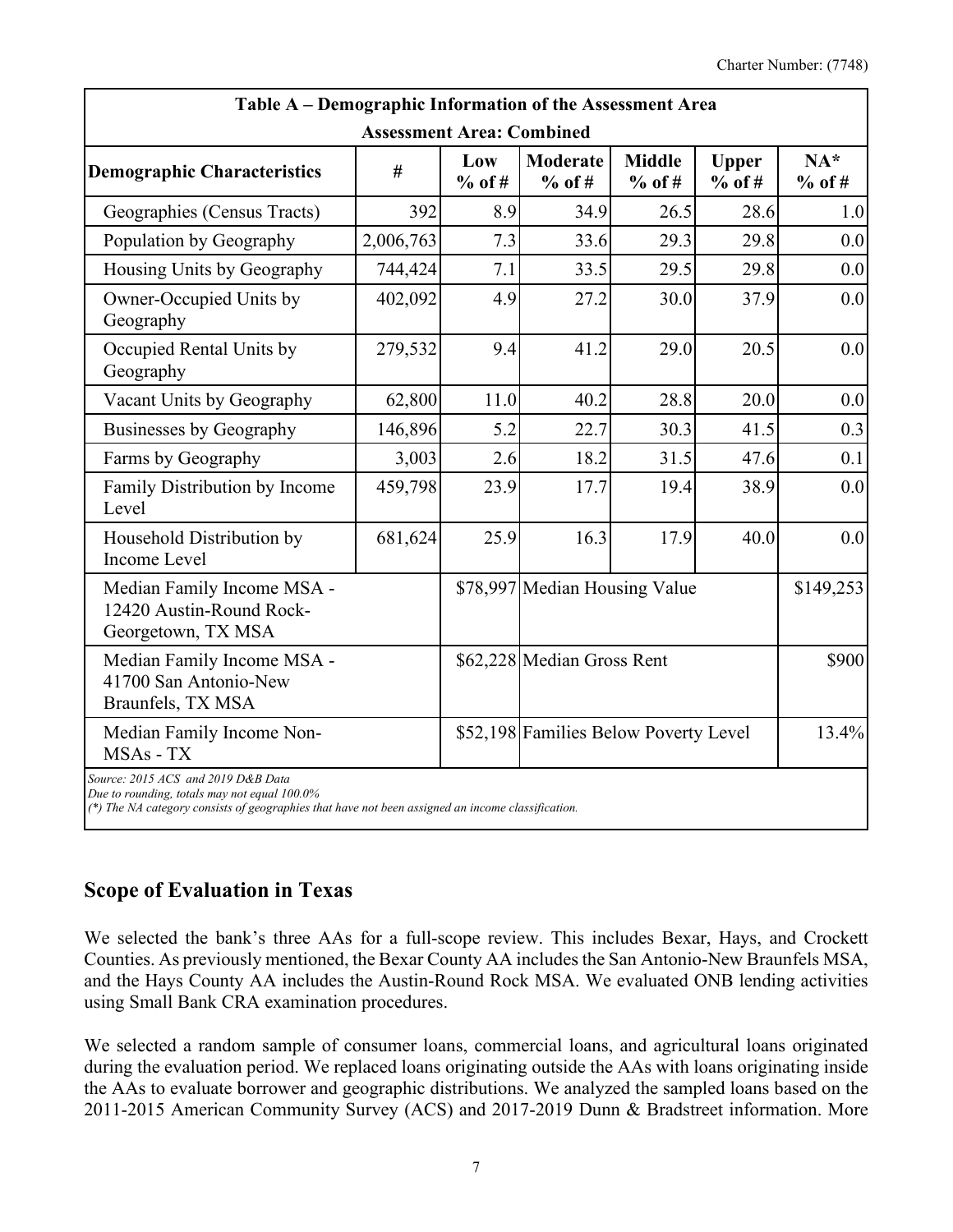recent ACS information was used where applicable when describing AAs. For CRA purposes, the ACS replaces the decennial census.

As previously mentioned, agricultural lending did not make up a significant portion of lending during the evaluation period; therefore, this product carried less weight in our conclusions.

## **LENDING TEST**

The bank's performance under the Lending Test is rated Satisfactory.

Based on the full-scope review, the bank's lending performance in the state of Texas is reasonable. Our analysis focused on consumer and commercial loans as these loans, by number and dollar amount, represent the primary lending products during the evaluation period. ONB originated a minimal number of small business loans to businesses in the Crockett County AA. Analyzing commercial loans in the Crockett AA would not be meaningful.

### **Distribution of Loans by Income Level of the Geography**

The bank exhibits reasonable geographic distribution of loans in the State of Texas.

#### *Small Business Loans*

Refer to Table O section of appendix D for the facts and data used to evaluate the geographic distribution of the bank's originations and purchases of small loans to businesses.

The distribution of loans to small businesses in geographies of different income levels is reasonable for all their AAs during the evaluation period.

#### **Hays**

For the 2017-2019 evaluation period, the Hays County AA geographic distribution of loans is reasonable. ONB originated 15 percent of commercial loans in low-income census tracts in Hays County, which is higher than the 6.5 percent level of AA demographics. However, 5 percent of commercial loans were made in moderate-income census tracts, which is lower than AA demographics of 16.8 percent for Hays county.

#### **Bexar**

For the 2017-2019 evaluation period, the Bexar County AA geographic distribution of loans to small businesses is reasonable. No loans were originated in low-income census tracts for Bexar County. However, ONB's performance to moderate-income CTs is adequate compared to AA demographics of 23.5 percent with the bank originating 20 percent of loans in moderate-income CTs.

#### **Crockett**

Geographic distribution analysis for Crockett County is not meaningful as there is only one census tract for the AA, which is upper-income.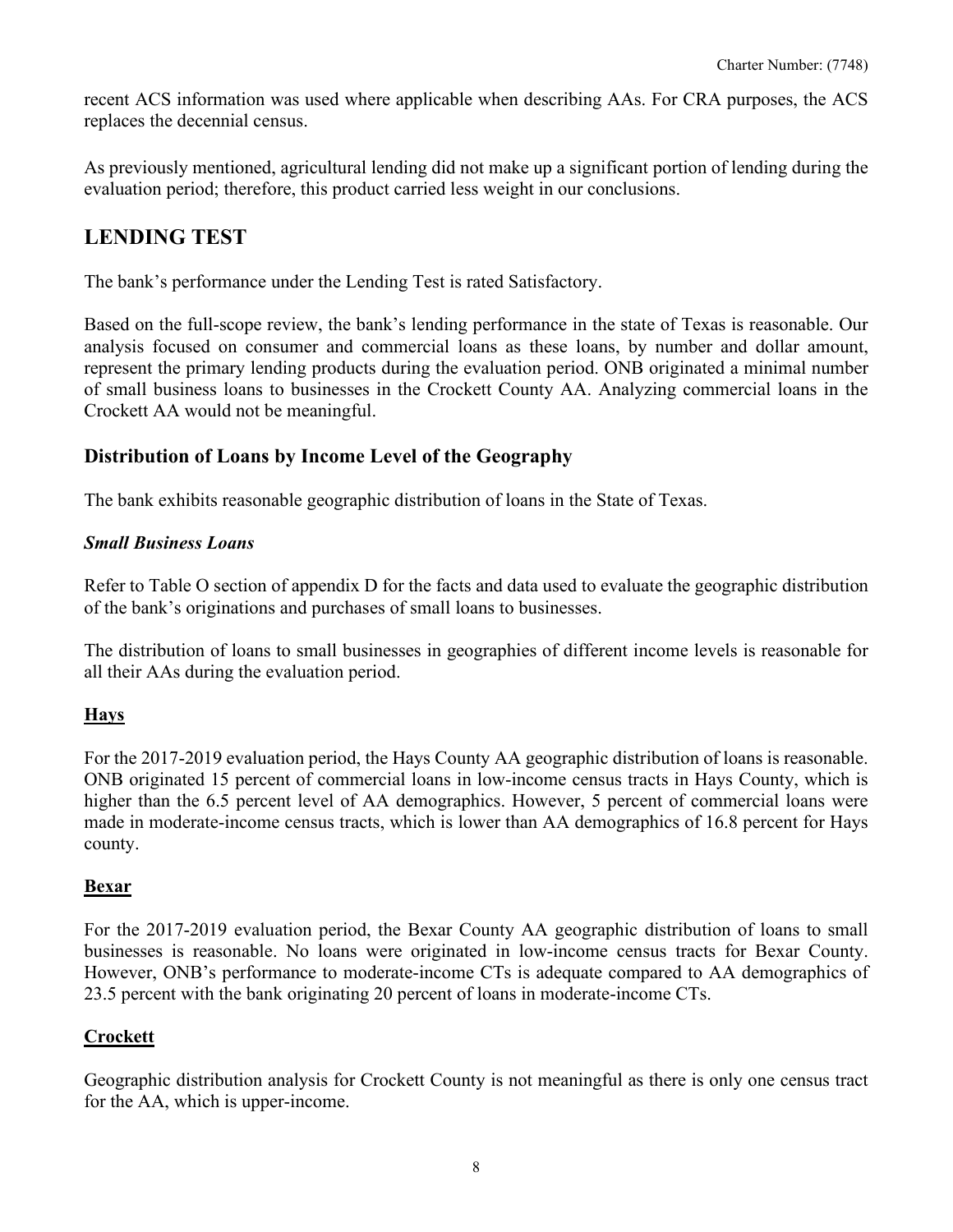### *Consumer Loans*

Refer to Table S section of appendix D for the facts and data used to evaluate the geographic distribution of the bank's consumer loan originations and purchases.

The distribution of consumer loans to geographies of different income levels within the AAs is poor for all their AA during the evaluation period.

### **Hays**

For the 2017-2019 evaluation period, the Hays County AA geographic distribution for consumer loans was poor. There was no lending to low-moderate income CTs in our consumer sample for Hays County, which is significantly lower than the demographics of 37.1 percent for Hays county for low-moderate income households.

#### **Bexar**

There were not sufficient consumer loans in Bexar county to provide a meaningful analysis.

### **Crockett**

The Crockett AA CT is designated as upper-income and would not provide for a meaningful analysis.

### *Small Loans to Farms*

Refer to Table Q section of appendix D for the facts and data used to evaluate the geographic distribution of the bank's originations and purchases of small loans to farms.

Hays and Bexar county were not included in our geographic distribution test as there was not sufficient loans to provide a meaningful analysis. Geographic distribution test for Crockett County is not meaningful as the AA only has one census tract that is designated as upper-income.

## **Distribution of Loans by Income Level of the Borrower**

The bank exhibits a reasonable distribution of loans to individuals of different income levels and businesses and farms of different sizes, given the product lines offered by the bank.

#### *Small Loans to Businesses*

Refer to Table P section of appendix D for the facts and data used to evaluate the borrower distribution of the bank's originations and purchases of small loans to businesses.

The distribution of loans to small businesses within the AAs is reasonable during the evaluation period.

#### **Hays**

For the 2017-2019 evaluation period, ONB had excellent borrower distribution in Hays County. 95.5 percent of loans originated were to businesses with annual revenues of \$1 million dollars or less compared to AA demographics of 88.4 percent. Hays County had excellent borrower distribution with 82.1 percent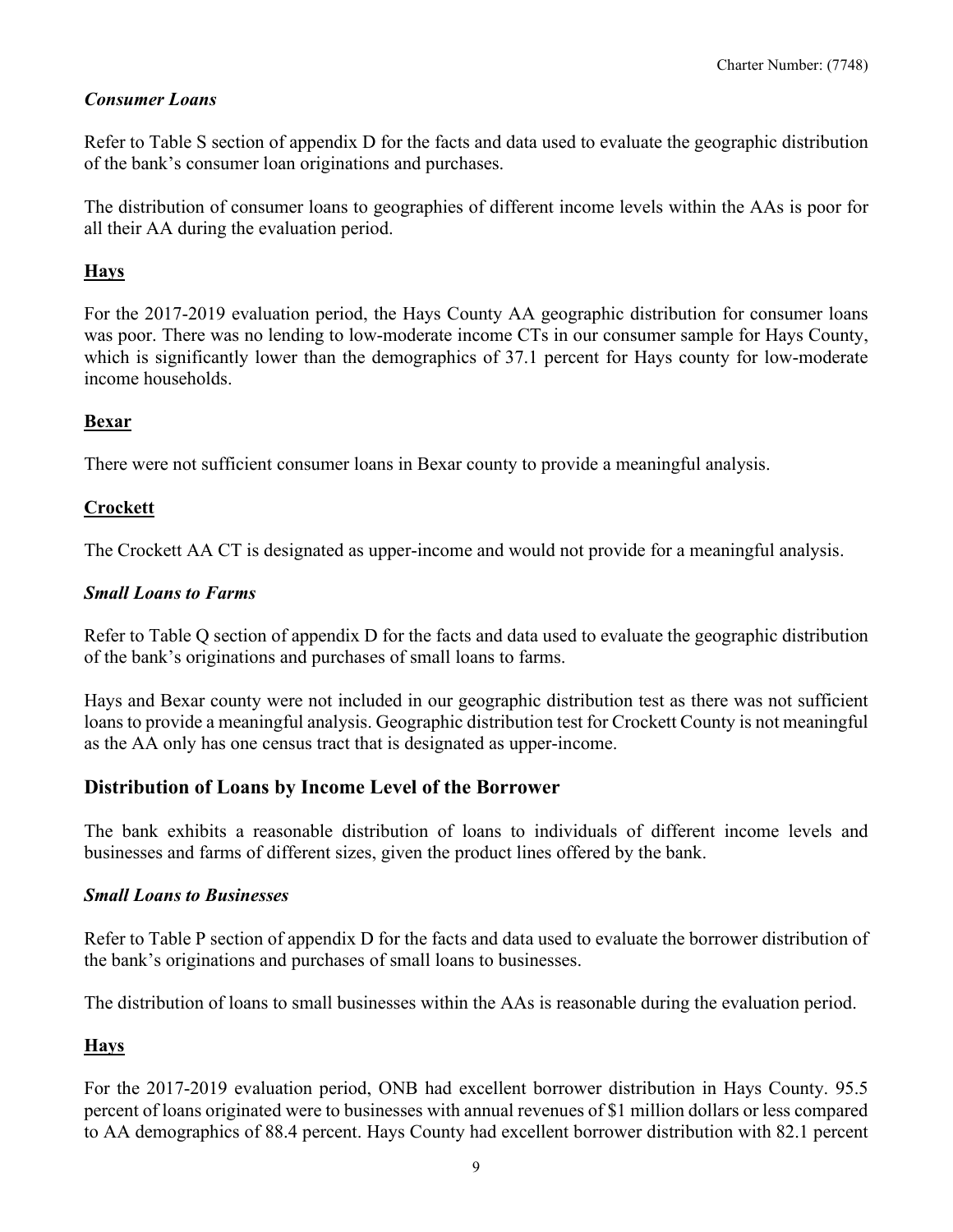of loans originating to businesses with annual revenues of less than \$1 million compared to the AA demographics of 63.9 percent.

#### **Bexar**

For the 2017-2019 evaluation period, ONB had poor borrower distributions in Bexar county. 43.1 percent of loans were originated to businesses with annual revenues of less than \$1 million, while AA demographics are 85.5 percent.

#### **Crockett**

For the 2017-2019 evaluation period ONB had excellent borrower penetration for Crockett county. 82.11 percent of loans were originated to businesses with annual revenues of less than \$1 million, compared to AA demographics of 63.9 percent.

#### *Consumer Loans*

Refer to Table T section of appendix D for the facts and data used to evaluate the borrower distribution of the bank's consumer loan originations and purchases.

The distribution of consumer loans to individuals of different income levels within the AAs is excellent during the evaluation period.

#### **Hays**

For the 2017-2019 evaluation period, consumer lending in the Hays AA to low-income individuals is excellent as 35 percent of loans in our sample were to low-income individuals compared to AA demographics of 29 percent. 15 percent of loans originated in our sample were to moderate-income individuals while demographics in the county compared to AA demographics of 15.5 percent moderateincome households.

#### **Bexar**

Bexar County did not provide a meaningful analysis as there was not sufficient loans to provide a meaningful analysis.

#### **Crockett**

For the 2017-2019 evaluation period, consumer lending in the Crockett AA to low-moderate income individuals is excellent. 55 percent of loans originated were to low-income individuals which compares favorably to AA demographics of 16.7 percent. 35 percent of loans originated to moderate-income borrowers, which compares favorably to 13.4 percent in the AA demographics.

#### *Small Loans to Farms*

Refer to Table T section of appendix R for the facts and data used to evaluate the borrower distribution of the bank's originations and purchases of small loans to farms.

The distribution of small farm loans within the AA is reasonable during the evaluation period.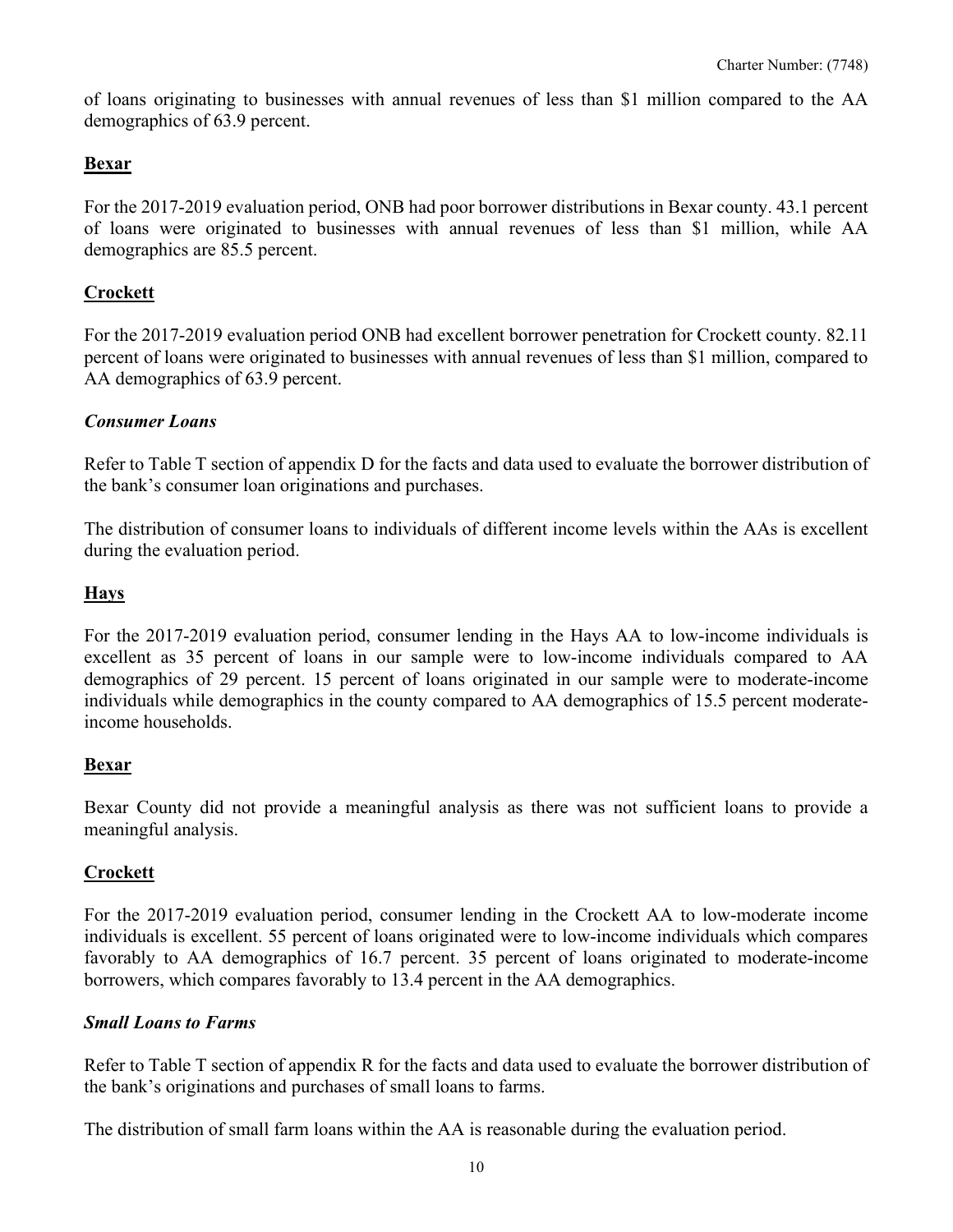#### **Hays**

Hays County did not provide a meaningful analysis as there was not sufficient loans to provide a meaningful analysis.

#### **Bexar**

Bexar County did not provide a meaningful analysis as there was not sufficient loans to provide a meaningful analysis.

#### **Crockett**

For the 2017-2019 evaluation period Crockett County had reasonable borrower penetration as 72.7 percent of loans originated were to farms with revenues less than \$1 million though this is below the AA demographic of 95.7 percent.

#### **Responses to Complaints**

ONB did not receive any complaints related to its CRA performance between November 27, 2017, (date of the previous CRA examination) and October 19, 2020 (date of current examination).

## **COMMUNITY DEVELOPMENT**

Based on a limited-scope review, the bank exhibits adequate responsiveness to community development needs in the state through qualified investments considering the bank's capacity and the need and availability of such opportunities for community development in the bank's AA. Performance related to community development activities had a positive effect on the bank's rating in the state of Texas. The \$1 million Valesco fund is used to invest in growth oriented, lower/middle market businesses seeking expansion in south central US. Funds invested by ONB have been set aside to fund businesses in the Hays County area.

#### **Number and Amount of Qualified Investments**

Refer to the Qualified Investments table below for the facts and data used to evaluate the bank's level of CD.

| <b>Qualified Investments</b> |   |               |   |           |      |           |           |               |                |           |  |
|------------------------------|---|---------------|---|-----------|------|-----------|-----------|---------------|----------------|-----------|--|
|                              |   | Prior Period* |   | Current   |      |           | Total     |               | Unfunded       |           |  |
| Assessment                   |   |               |   | Period    |      |           |           | Commitments** |                |           |  |
| Area                         | # | \$(000's)     | # | \$(000's) | $\#$ | $%$ of    | \$(000's) | $%$ of        | #              | \$(000's) |  |
|                              |   |               |   |           |      | Total $#$ |           | Total \$      |                |           |  |
| Hays                         | ∽ | \$1,000       | 0 |           |      | 100       | \$1,000   | 100           | $\overline{0}$ |           |  |

\* Prior Period Investments means investments made in a previous evaluation period that are outstanding as of the examination date. \*\* Unfunded Commitments means legally binding investment commitments that are tracked and recorded by the institution's financial reporting system.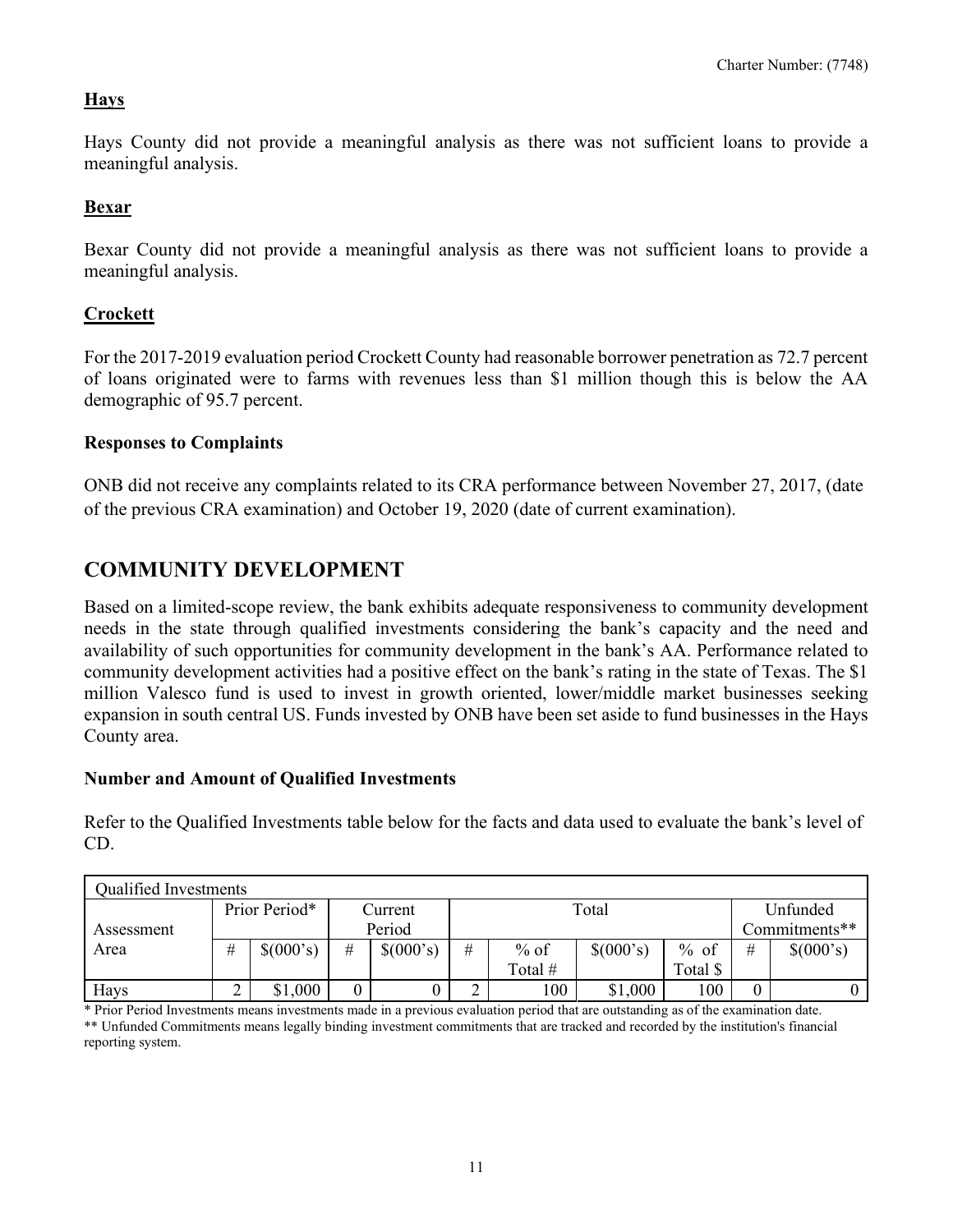# **Appendix A: Scope of Examination**

The following table identifies the time period covered in this evaluation, affiliate activities that were reviewed, and loan products considered. The table also reflects the MSAs and non-MSAs that received comprehensive examination review, designated by the term "full-scope," and those that received a less comprehensive review, designated by the term "limited-scope".

| <b>Time Period Reviewed:</b>                                                           | 11/28/2017 to 12/31/2019                       |                                                      |  |  |  |  |  |  |
|----------------------------------------------------------------------------------------|------------------------------------------------|------------------------------------------------------|--|--|--|--|--|--|
| <b>Bank Products Reviewed:</b>                                                         | Small business, small farm, and consumer loans |                                                      |  |  |  |  |  |  |
|                                                                                        | Qualified investments                          |                                                      |  |  |  |  |  |  |
|                                                                                        |                                                |                                                      |  |  |  |  |  |  |
| Affiliate(s)                                                                           | <b>Affiliate Relationship</b>                  | <b>Products Reviewed</b>                             |  |  |  |  |  |  |
| Not applicable                                                                         | Not applicable                                 | Not applicable                                       |  |  |  |  |  |  |
|                                                                                        |                                                |                                                      |  |  |  |  |  |  |
|                                                                                        |                                                |                                                      |  |  |  |  |  |  |
|                                                                                        |                                                |                                                      |  |  |  |  |  |  |
|                                                                                        |                                                |                                                      |  |  |  |  |  |  |
| List of Assessment Areas and Type of Examination<br><b>Rating and Assessment Areas</b> | <b>Type of Exam</b>                            | <b>Other Information</b>                             |  |  |  |  |  |  |
| <b>Texas</b>                                                                           |                                                |                                                      |  |  |  |  |  |  |
|                                                                                        |                                                | Hays county includes the city of San Marcos (which   |  |  |  |  |  |  |
|                                                                                        |                                                | is the county seat) and is located in the Austin-    |  |  |  |  |  |  |
|                                                                                        |                                                | Round Rock MSA. Other notable cities in Hays         |  |  |  |  |  |  |
|                                                                                        |                                                | county includes Buda, Kyle, Dripping Springs,        |  |  |  |  |  |  |
| Hays                                                                                   | Full-Scope                                     | Wimberley, Driftwood, Woodcreek and Mountain         |  |  |  |  |  |  |
|                                                                                        |                                                | City. Neighboring counties include Travis County,    |  |  |  |  |  |  |
|                                                                                        |                                                | Caldwell County, Guadalupe County, Comal             |  |  |  |  |  |  |
|                                                                                        |                                                | County, and Blanco County.                           |  |  |  |  |  |  |
|                                                                                        |                                                | Bexar County includes the city of San Antonio        |  |  |  |  |  |  |
|                                                                                        |                                                | (which is the county seat) and is located in the San |  |  |  |  |  |  |
|                                                                                        |                                                | Antonio-New Braunfels MSA. Other notable cities      |  |  |  |  |  |  |
|                                                                                        |                                                | in Bexar County include: Converse, Helotes,          |  |  |  |  |  |  |
| Bexar                                                                                  | Full-Scope                                     | Universal City, Alamo Heights, Windcrest, Live       |  |  |  |  |  |  |
|                                                                                        |                                                | Oak, Leon Valley, Elmendorf, Castle Hills, von       |  |  |  |  |  |  |
|                                                                                        |                                                | Ormy, Shavano Park, Terrel Hills, Balcones Heights,  |  |  |  |  |  |  |
|                                                                                        |                                                | Olmos Park, Hollywood Park, Somerset, and Kirby.     |  |  |  |  |  |  |
|                                                                                        |                                                | Adjacent counties include Kendall, Comal,            |  |  |  |  |  |  |
|                                                                                        |                                                | Guadalupe, Atascosa, and Bandera County.             |  |  |  |  |  |  |
|                                                                                        |                                                | Crockett County includes the City of Ozona (which    |  |  |  |  |  |  |
| Crockett                                                                               | Full-Scope                                     | is the county seat). Adjacent counties to Crockett   |  |  |  |  |  |  |
|                                                                                        |                                                | include Upton County, Reagan County, Irion           |  |  |  |  |  |  |
|                                                                                        |                                                | County, Schleicher County, and Sutton County.        |  |  |  |  |  |  |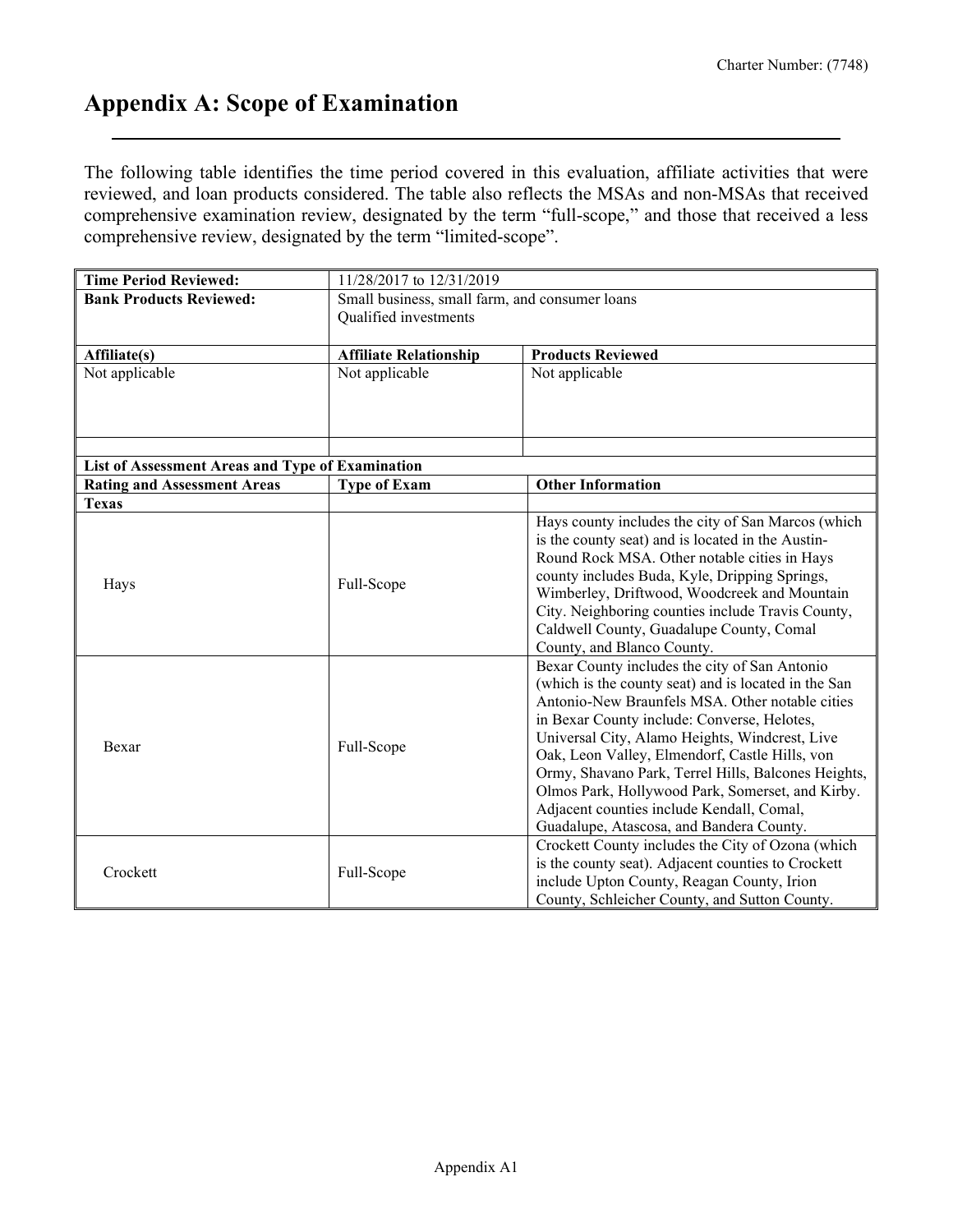# **Appendix B: Summary of MMSA and State Ratings**

| <b>RATINGS</b>             | Ozona National Bank |
|----------------------------|---------------------|
| Overall Bank:              | Lending Test Rating |
| <b>Ozona National Bank</b> | <b>Satisfactory</b> |
| MMSA or State:             |                     |
| <b>Texas</b>               | <b>Satisfactory</b> |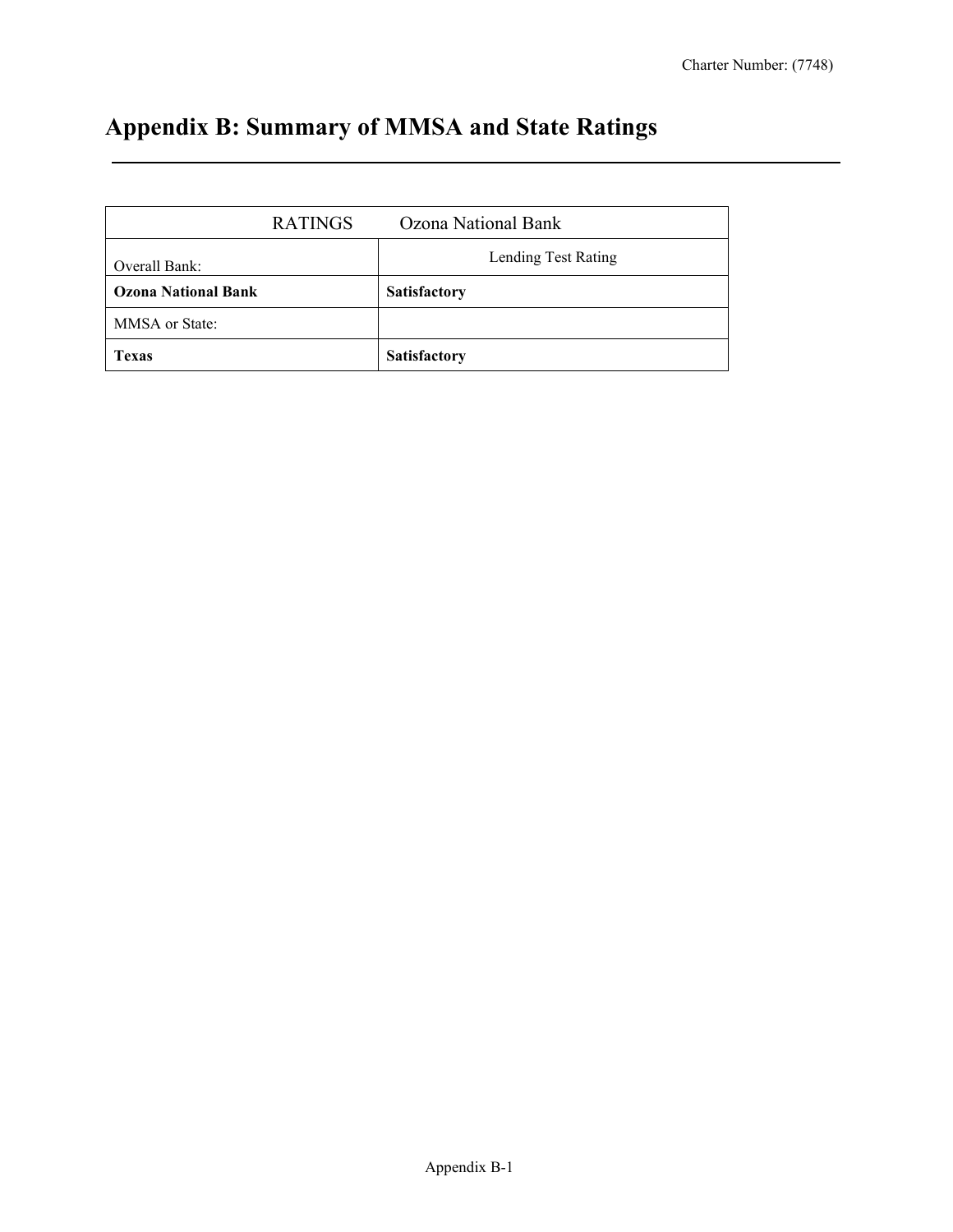# **Appendix C: Definitions and Common Abbreviations**

The following terms and abbreviations are used in this performance evaluation, including the CRA tables. The definitions are intended to provide the reader with a general understanding of the terms, not a strict legal definition.

**Affiliate:** Any company that controls, is controlled by, or is under common control with another company. A company is under common control with another company if the same company directly or indirectly controls both companies. For example, a bank subsidiary is controlled by the bank and is, therefore, an affiliate.

**Aggregate Lending (Aggt.):** The number of loans originated and purchased by all reporting lenders (HMDA or CRA) in specified income categories as a percentage of the aggregate number of loans originated and purchased by all reporting lenders in the state/assessment area.

**Census Tract (CT):** A small, relatively permanent statistical subdivision of a county delineated by a local committee of census data users for the purpose of presenting data. Census tracts nest within counties, and their boundaries normally follow visible features, but may follow legal geography boundaries and other non-visible features in some instances, Census tracts ideally contain about 4,000 people and 1,600 housing units.

**Combined Statistical Area (CSA):** A geographic entity consisting of two or more adjacent Core Based Statistical Areas with employment interchange measures of at least 15. An employment interchange measure is a measure of ties between two adjacent entities. The employment interchange measure is the sum of the percentage of workers living in the smaller entity who work in the larger entity and the percentage of employment in the smaller entity that is accounted for by workers who reside in the larger entity.

**Community Development (CD):** Affordable housing (including multifamily rental housing) for low- or moderate-income individuals; community services targeted to low- or moderate-income individuals; activities that promote economic development by financing businesses or farms that meet Small Business Administration Development Company or Small Business Investment Company programs size eligibility standards or have gross annual revenues of \$1 million or less; or activities that revitalize or stabilize lowor moderate-income geographies, distressed or underserved nonmetropolitan middle-income geographies, or designated disaster areas.

**Community Reinvestment Act (CRA):** The statute that requires the OCC to evaluate a bank's record of meeting the credit needs of its entire community, including LMI areas, consistent with the safe and sound operation of the bank, and to take this record into account when evaluating certain corporate applications filed by the bank.

**Consumer Loan(s):** A loan(s) to one or more individuals for household, family, or other personal expenditures. A consumer loan does not include a home mortgage, small business, or small farm loan. This definition includes the following categories: motor vehicle loans, credit card loans, other secured consumer loans, and other unsecured consumer loans.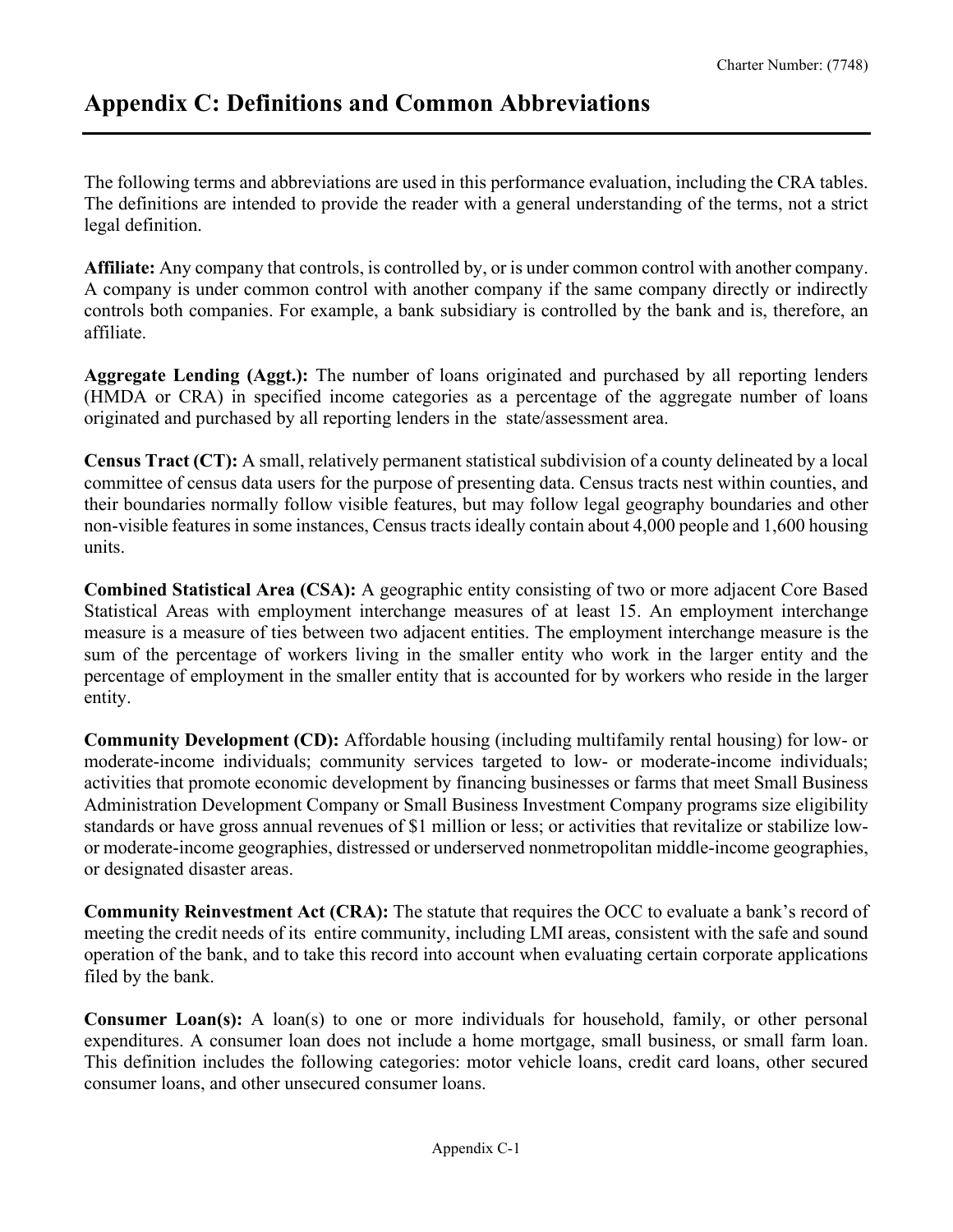**Family:** Includes a householder and one or more other persons living in the same household who are related to the householder by birth, marriage, or adoption. The number of family households always equals the number of families; however, a family household may also include non-relatives living with the family. Families are classified by type as either a married-couple family or other family, which is further classified into 'male householder' (a family with a male householder' and no wife present) or 'female householder' (a family with a female householder and no husband present).

**Full-Scope Review:** Performance under the Lending, Investment, and Service Tests is analyzed considering performance context, quantitative factors (e.g., geographic distribution, borrower distribution, and total number and dollar amount of investments), and qualitative factors (e.g., innovativeness, complexity, and responsiveness).

**Geography:** A census tract delineated by the United States Bureau of the Census in the most recent decennial census.

**Home Mortgage Disclosure Act (HMDA):** The statute that requires certain mortgage lenders that conduct business or have banking offices in a metropolitan statistical area to file annual summary reports of their mortgage lending activity. The reports include such data as the race, gender, and the income of applicants, the amount of loan requested, the disposition of the application (e.g., approved, denied, and withdrawn), the lien status of the collateral, any requests for preapproval, and loans for manufactured housing.

**Home Mortgage Loans:** A closed-end mortgage loan or an open-end line of credit as these terms are defined under 12 CFR 1003.2, and that is not an excluded transaction under 12 CFR 1003.3(c)(1) through  $(c)(10)$  and  $(c)(13)$ .

**Household:** Includes all persons occupying a housing unit. Persons not living in households are classified as living in group quarters. In 100 percent tabulations, the count of households always equals the count of occupied housing units.

**Limited-Scope Review:** Performance under the Lending, Investment, and Service Tests is analyzed using only quantitative factors (e.g., geographic distribution, borrower distribution, total number and dollar amount of investments, and branch distribution).

**Low-Income Individual:** Individual income that is less than 50 percent of the area median income.

**Low Income Geography:** A census tract with a median family income that is less than 50 percent.

**Market Share:** The number of loans originated and purchased by the institution as a percentage of the aggregate number of loans originated and purchased by all reporting lenders in the state/assessment area.

**Median Family Income (MFI):** The median income determined by the U.S. Census Bureau every five years and used to determine the income level category of geographies. The median is the point at which half of the families have income above, and half below, a range of incomes. Also, the median income determined by the Federal Financial Institutions Examination Council (FFIEC) annually that is used to determine the income level category of individuals. For any given area, the median is the point at which half of the families have income above, and half below, a range of incomes.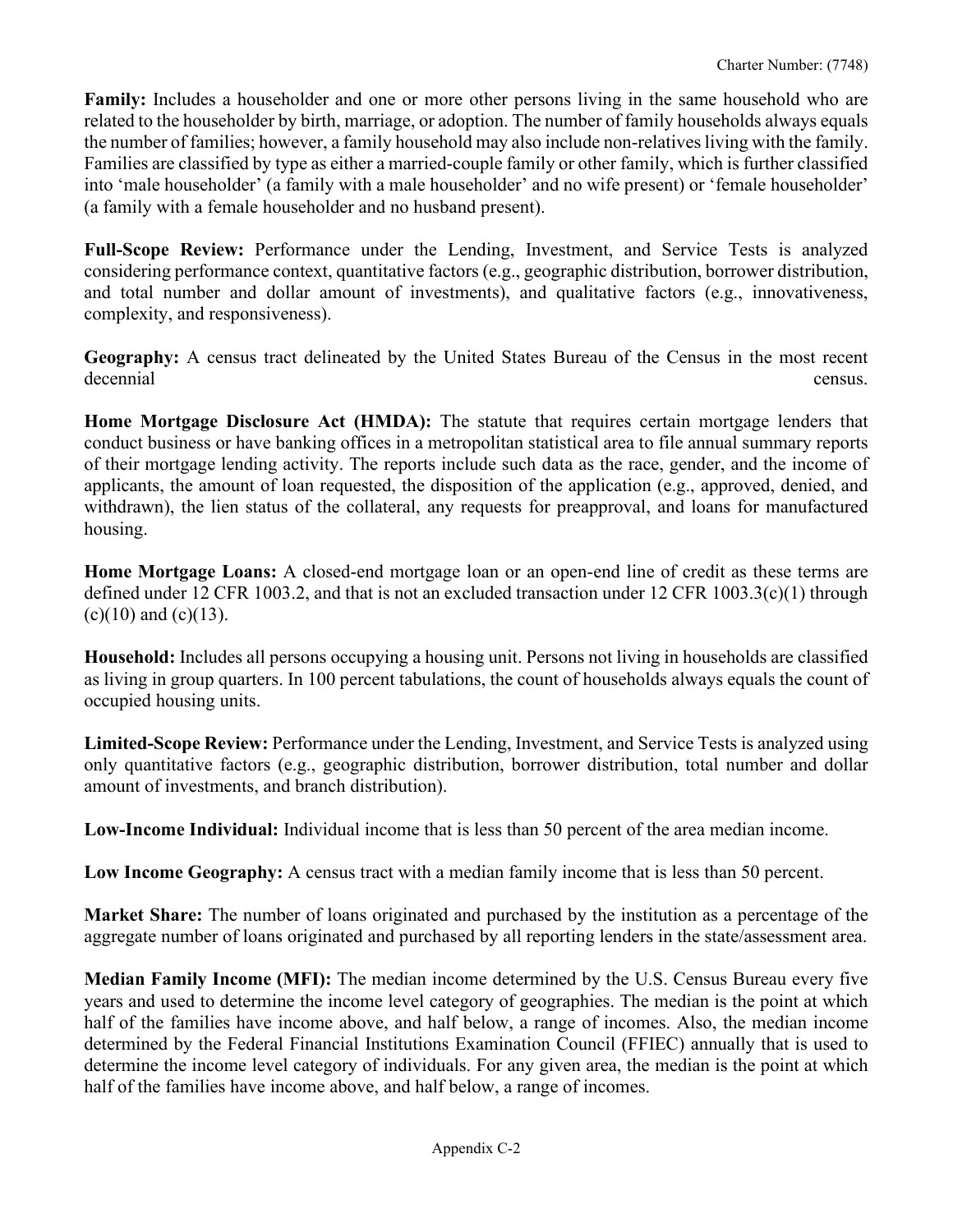**Metropolitan Division:** As defined by Office of Management and Budget, a county or group of counties within a Core Based Statistical Area that contains an urbanized population of at least 2.5 million. A Metropolitan Division consists of one or more main/secondary counties that represent an employment center or centers, plus adjacent counties associated with the main/secondary county or counties through commuting ties.

**Metropolitan Statistical Area:** An area, defined by the Office of Management and Budget, as a core based statistical area associated with at least one urbanized area that has a population of at least 50,000. The Metropolitan Statistical Area comprises the central county or counties containing the core, plus adjacent outlying counties having a high degree of social and economic integration with the central county or counties as measured through commuting.

**Middle-Income:** Individual income that is at least 80 percent and less than 120 percent of the area median income, or a median family income that is at least 80 percent and less than 120 percent, in the case of a geography

**Moderate-Income:** Individual income that is at least 50 percent and less than 80 percent of the area median income, or a median family income that is at least 50 percent and less than 80 percent, in the case of a geography.

**Multifamily:** Refers to a residential structure that contains five or more units**.**

**Owner-Occupied Units:** Includes units occupied by the owner or co-owner, even if the unit has not been fully paid for or is mortgaged.

**Qualified Investment:** A qualified investment is defined as any lawful investment, deposit, membership share, or grant that has as its primary purpose community development.

**Rating Area:** A rated area is a state or multi-state metropolitan statistical area. For an institution with domestic branches in only one state, the institution's CRA rating would be the state rating. If an institution maintains domestic branches in more than one state, the institution will receive a rating for each state in which those branches are located. If an institution maintains domestic branches in two or more states within a multi-state metropolitan statistical area, the institution will receive a rating for the multi-state metropolitan statistical area.

**Small Loan(s) to Business(es):** A loan included in 'loans to small businesses' as defined in the Consolidated Report of Condition and Income (Call Report) instructions. These loans have original amounts of \$1 million or less and typically are either secured by nonfarm or nonresidential real estate or are classified as commercial and industrial loans.

**Small Loan(s) to Farm(s):** A loan included in 'loans to small farms' as defined in the instructions for preparation of the Consolidated Report of Condition and Income (Call Report). These loans have original amounts of \$500,000 or less and are either secured by farmland or are classified as loans to finance agricultural production and other loans to farmers.

**Tier 1 Capital:** The total of common shareholders' equity, perpetual preferred shareholders' equity with non-cumulative dividends, retained earnings and minority interests in the equity accounts of consolidated subsidiaries.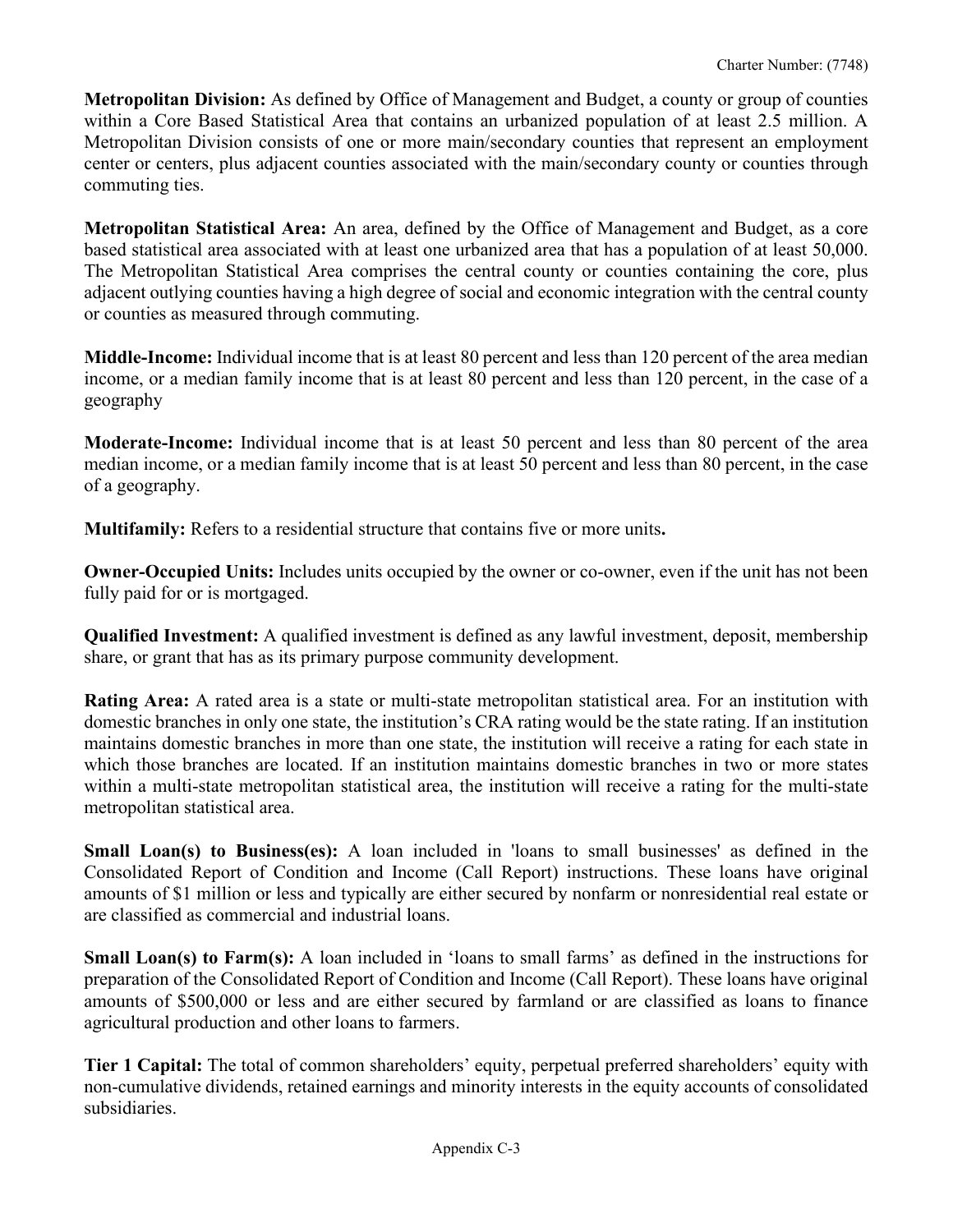**Upper-Income:** Individual income that is at least 120 percent of the area median income, or a median family income that is at least 120 percent, in the case of a geography.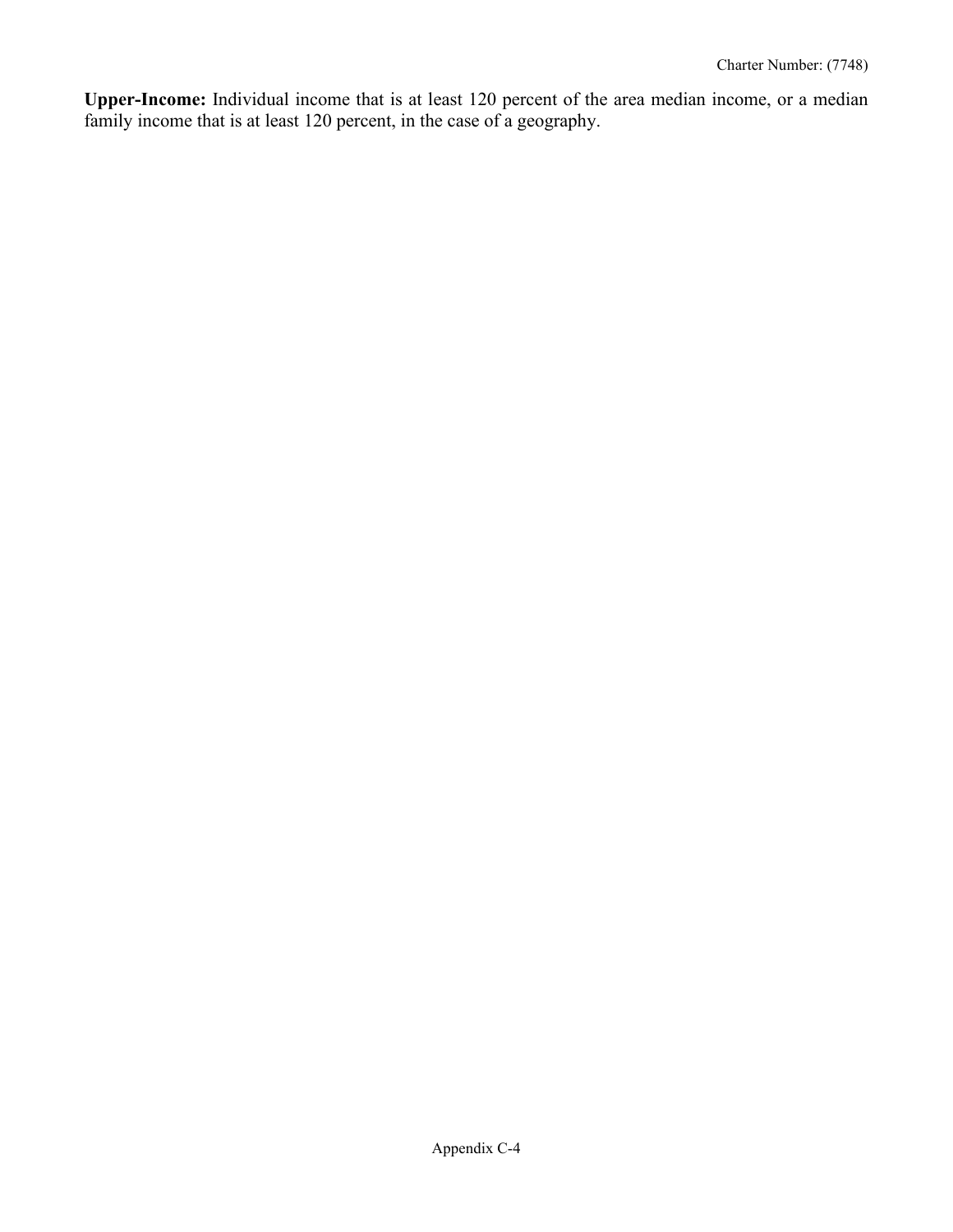# **Content of Standardized Tables**

A separate set of tables is provided for each state. All multistate metropolitan statistical areas, if applicable, are presented in one set of tables. References to the "bank" include activities of any affiliates that the bank provided for consideration (refer to appendix A: Scope of the Examination). For purposes of reviewing the Lending Test tables, the following are applicable: (1) purchased are treated as originations; and (2) "aggregate" is the percentage of the aggregate number of reportable loans originated and purchased by all HMDA or CRA-reporting lenders in the MMSA/assessment area. Deposit data are compiled by the FDIC and are available as of June 30<sup>th</sup> of each year. Tables without data are not included in this PE.

The following is a listing and brief description of the tables included in each set:

- **Table O. Assessment Area Distribution of Loans to Small Businesses by Income Category of the Geography** - The percentage distribution of the number of small loans (less than or equal to \$1 million) to businesses that were originated and purchased by the bank in low-, moderate- , middle-, and upper-income geographies compared to the percentage distribution of businesses (regardless of revenue size) in those geographies. Because arrogate small business data are not available for geographic areas smaller than counties, it may be necessary to compare bank loan data to aggregate data from geographic areas larger than the bank's assessment area.
- **Table P. Assessment Area Distribution of Loans to Small Businesses by Gross Annual Revenue** - Compares the percentage distribution of the number of small loans (loans less than or equal to \$1 million) originated and purchased by the bank to businesses with revenues of \$1 million or less to: 1) the percentage distribution of businesses with revenues of greater than \$1 million; and, 2) the percentage distribution of businesses for which revenues are not available. The table also presents aggregate peer small business data for the years the data is available.
- **Table Q. Assessment Area Distribution of Loans to Farms by Income Category of the Geography**  - The percentage distribution of the number of small loans (less than or equal to \$500,000) to farms originated and purchased by the bank in low-, moderate-, middle-, and upper-income geographies compared to the percentage distribution of farms (regardless of revenue size) throughout those geographies. The table also presents aggregate peer data for the years the data is available. Because aggregate small farm data are not available for geographic areas smaller than counties, it may be necessary to use geographic areas larger than the bank's assessment area.
- **Table R. Assessment Area Distribution of Loans to Farms by Gross Annual Revenues** Compares the percentage distribution of the number of small loans (loans less than or equal to \$500 thousand) originated and purchased by the bank to farms with revenues of \$1 million or less to: 1) the percentage distribution of farms with revenues of greater than \$1 million; and, 2) the percentage distribution of farms for which revenues are not available. The table also presents aggregate peer small farm data for the years the data is available.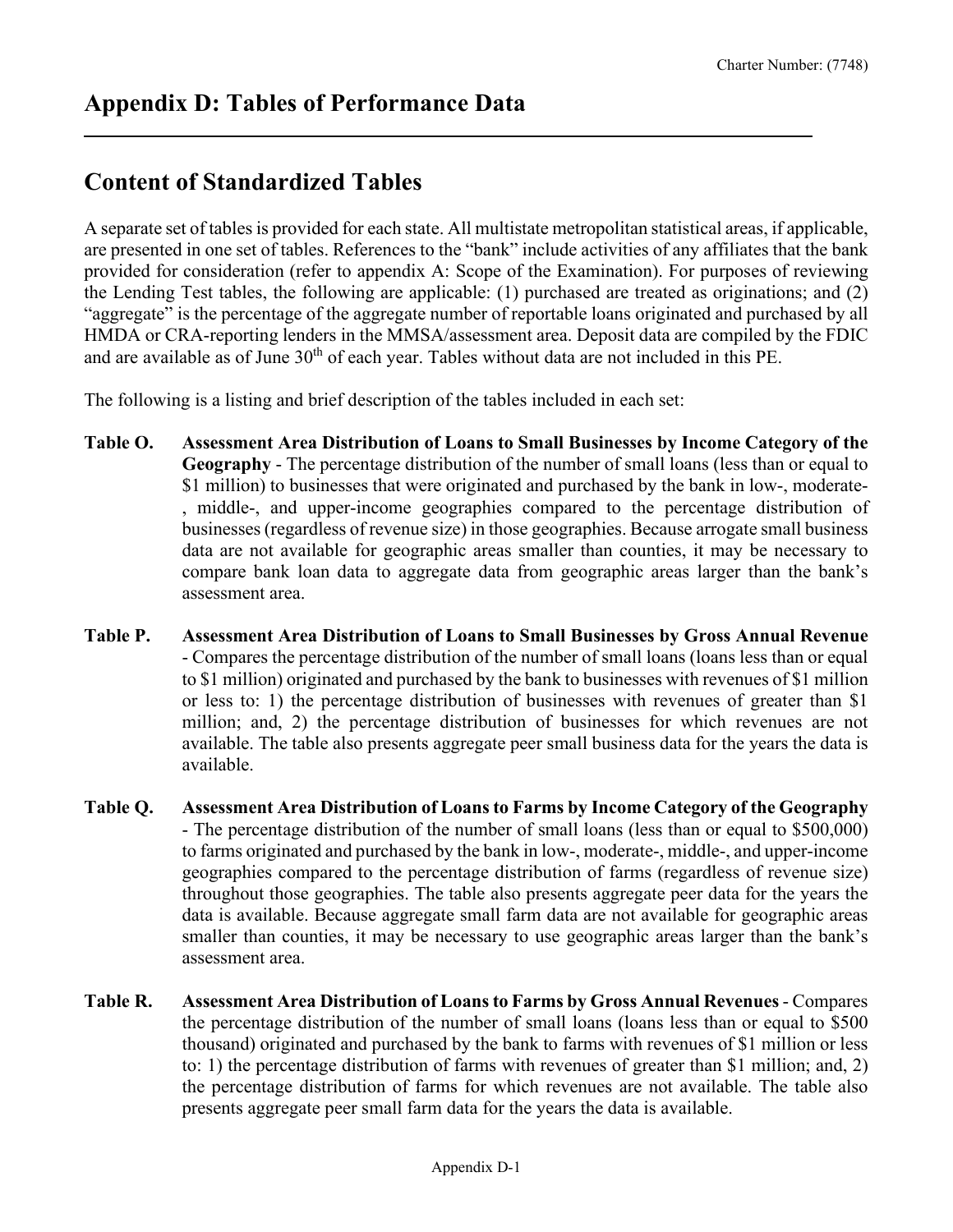- **Table S. Assessment Area Distribution of Consumer Loans by Income Category of the Geography** - Compares the percentage distribution of the number of loans originated and purchased by the bank in low-, moderate-, middle-, and upper-income geographies to the percentage distribution of households in those geographies.
- **Table T. Assessment Area Distribution of Consumer Loans by Income Category of the Borrower** - Compares the percentage distribution of the number of loans originated and purchased by the bank to low-, moderate-, middle-, and upper-income borrowers to the percentage distribution of households by income level in each MMSA/assessment area.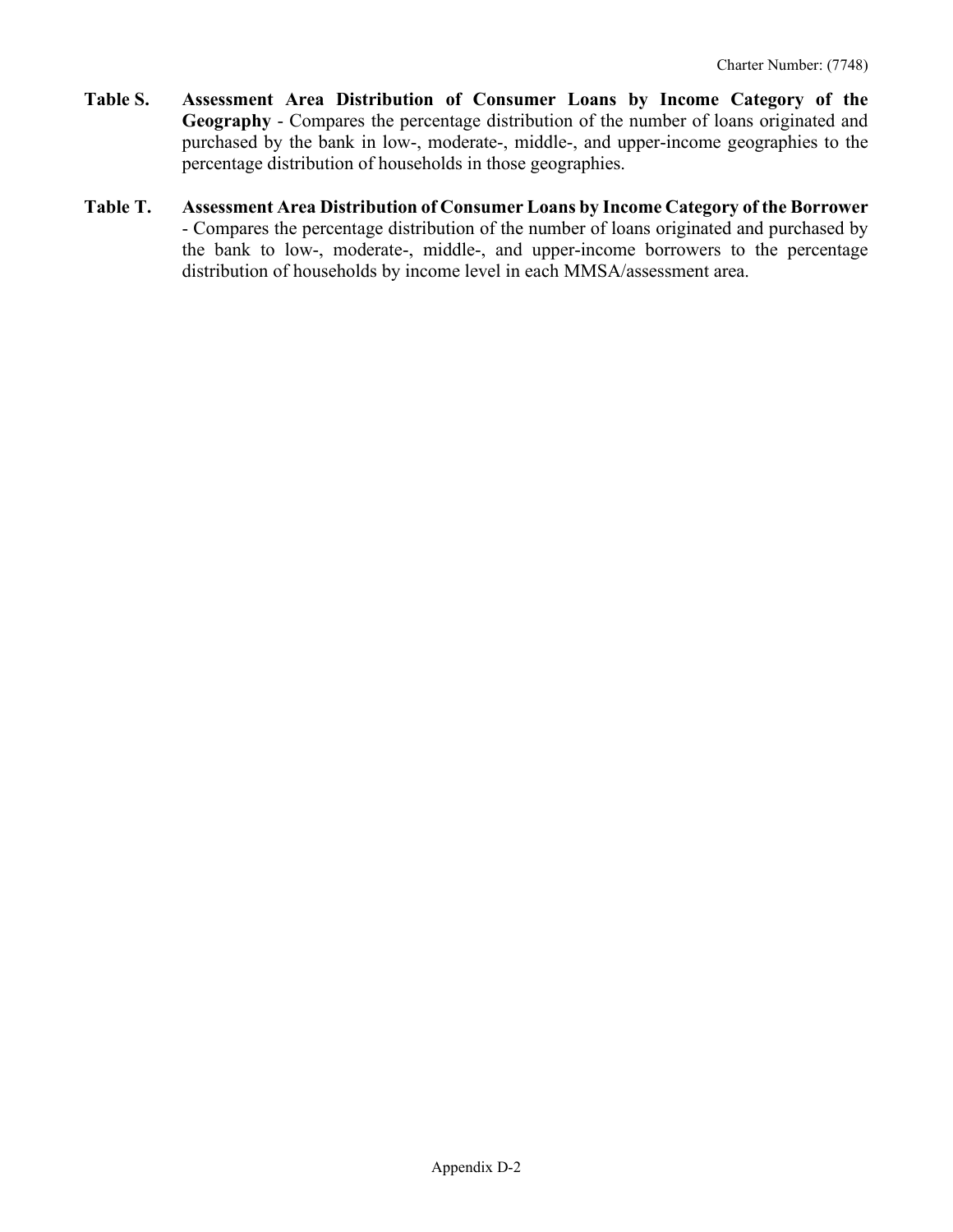|                     | Total Loans to Small<br><b>Businesses</b> |        |                  |              | <b>Low-Income Tracts</b>                        |                                       |           | <b>Moderate-Income Tracts</b>      |                                |      | <b>Middle-Income Tracts</b>               |                                |      | <b>Upper-Income Tracts</b>                             |                                |       | <b>Not Available-Income Tracts</b>            |                                       |           |
|---------------------|-------------------------------------------|--------|------------------|--------------|-------------------------------------------------|---------------------------------------|-----------|------------------------------------|--------------------------------|------|-------------------------------------------|--------------------------------|------|--------------------------------------------------------|--------------------------------|-------|-----------------------------------------------|---------------------------------------|-----------|
| Assessment<br>Area: | #                                         |        |                  | % of Overall | $\frac{0}{0}$<br><b>Total Market Businesses</b> | $\frac{6}{9}$<br><b>Bank</b><br>Loans | Aggregate | $\frac{0}{0}$<br><b>Businesses</b> | $\frac{0}{0}$<br>Bank<br>Loans |      | $\frac{0}{0}$<br>  Aggregate   Businesses | $\frac{0}{0}$<br>Bank<br>Loans |      | $\frac{0}{0}$<br>$\therefore$   Aggregate   Businesses | $\frac{0}{0}$<br>Bank<br>Loans |       | $\frac{0}{0}$<br>  Aggregate   Businesses   - | $\frac{0}{0}$<br><b>Bank</b><br>Loans | Aggregate |
| Bexar AA            | 20                                        | 11,056 | 37               | 29,002       | 5.0                                             | 0.0                                   | 4.8       | 23.5                               | 20.0                           | 23.0 | 27.9                                      | 5.0                            | 26.5 | 43.3                                                   | 75.0                           | 45.4  | 0.3                                           | 0.0                                   | 0.3       |
| Crockett AA         | 14                                        | 1,397  | 26               | 45           | 0.0                                             | 0.0                                   | 0.0       | 0.0                                | 0.0                            | 0.0  | 0.0                                       | 0.0                            | 0.0  | 100.0                                                  | 100.0                          | 100.0 | 0.0                                           | 0.0                                   | 0.0       |
| Hays AA             | 20                                        | 3,351  | 37               | 4,185        | 6.5                                             | 15.0                                  | 5.2       | 16.8                               | 5.0                            | 15.0 | 51.1                                      | 75.0                           | 51.1 | 25.5                                                   | 5.0                            | 28.7  | 0.0                                           | 0.0                                   | 0.0       |
| Total               | 54                                        | 15,804 | 100 <sub>1</sub> | 33,232       | 5.2                                             | 5.56                                  | 4.8       | 22.7                               | 9.26                           | 22.0 | 30.3                                      | 29.63                          | 29.6 | 41.5                                                   | 55.56                          | 43.4  | 0.3                                           | 0.0                                   | 0.3       |

| Table P: Assessment Area Distribution of Loans to Small Businesses by Gross Annual Revenues                 |    |        |                                        |                       |              |                                                        |           |              |                                          |                                                  | 2017-19                     |  |
|-------------------------------------------------------------------------------------------------------------|----|--------|----------------------------------------|-----------------------|--------------|--------------------------------------------------------|-----------|--------------|------------------------------------------|--------------------------------------------------|-----------------------------|--|
|                                                                                                             |    |        | <b>Total Loans to Small Businesses</b> |                       |              | <b>Businesses with Revenues <math>\leq 1</math> MM</b> |           |              | <b>Businesses with Revenues &gt; 1MM</b> | <b>Businesses with Revenues Not</b><br>Available |                             |  |
| <b>Assessment Area:</b>                                                                                     | #  | S      | % of Total                             | <b>Overall Market</b> | % Businesses | % Bank Loans                                           | Aggregate | % Businesses | % Bank Loans                             |                                                  | % Businesses   % Bank Loans |  |
| Bexar AA                                                                                                    | 20 | 11.056 | 37                                     | 29,002                | 85.8         | 43.14                                                  | 43.1      | 4.3          | 56.86                                    | 9.9                                              | $\theta$                    |  |
| Crockett AA                                                                                                 | 14 | 1,397  | 26                                     | 45                    | 63.9         | 82.11                                                  | 24.4      | 6.0          | 17.89                                    | 30.1                                             |                             |  |
| Hays AA                                                                                                     | 20 | 3,351  | 37                                     | 4,185                 | 88.4         | 95.52                                                  | 42.7      | 2.8          | 4.48                                     | 8.8                                              | $\mathbf{0}$                |  |
| Total                                                                                                       | 54 | 15,804 | 100                                    | 33,232                | 86.1         | 57.69                                                  | 43.0      | 4.2          | 42.31                                    | 9.8                                              | 0                           |  |
| Source: 2019 D&B Data; 01/01/2017 - 12/31/2019 Bank Data; 2018 CRA Aggregate Data, "--" data not available. |    |        |                                        |                       |              |                                                        |           |              |                                          |                                                  |                             |  |

*Due to rounding, totals may not equal 100.0%*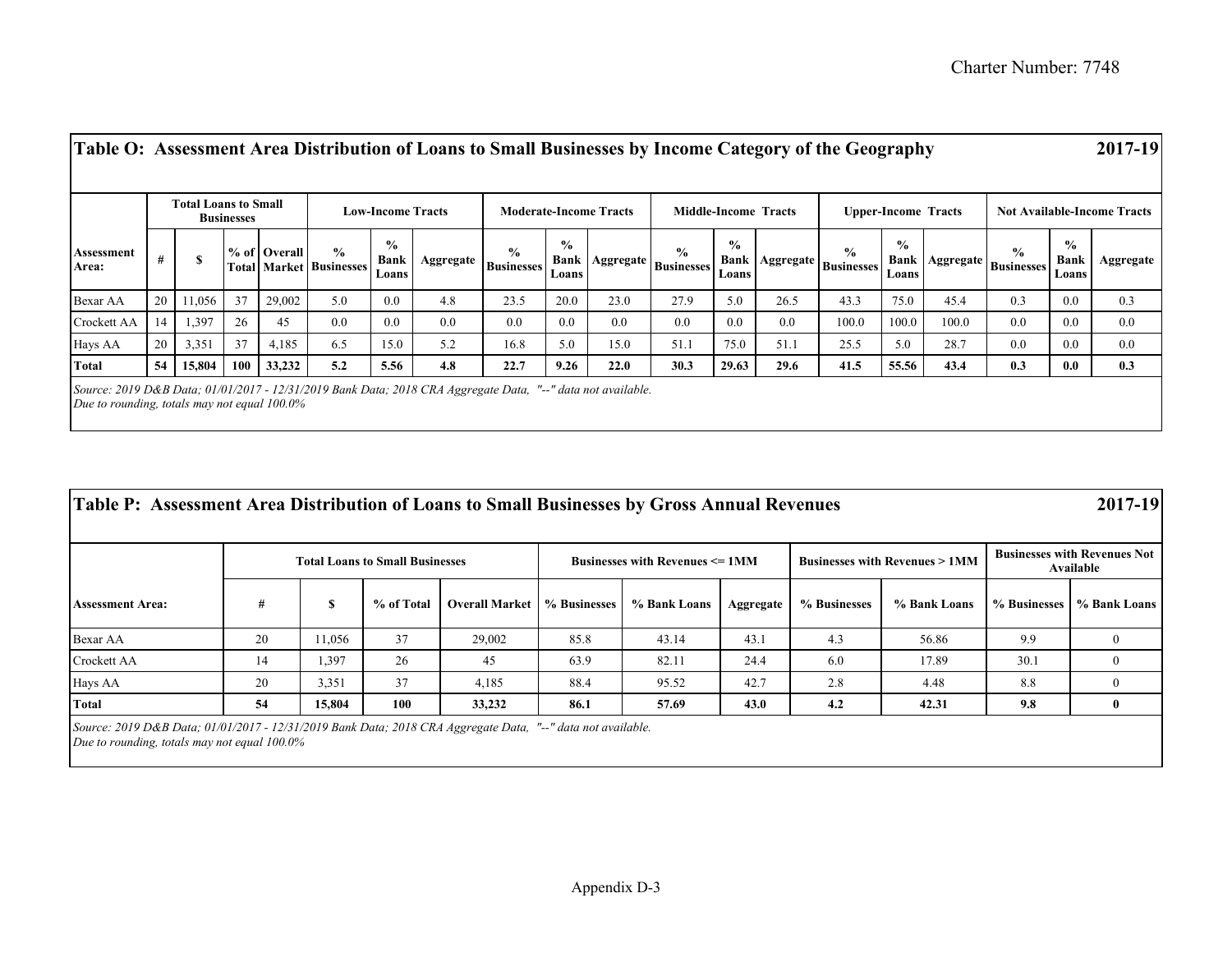| Table Q: Assessment Area Distribution of Loans to Farms by Income Category of the Geography                                                                    |   |              |                          |                         |               |                                       |           |                        |                                       |           |                        |                                       |           |                        |                                       |           |                        |                                       | 2017-19          |
|----------------------------------------------------------------------------------------------------------------------------------------------------------------|---|--------------|--------------------------|-------------------------|---------------|---------------------------------------|-----------|------------------------|---------------------------------------|-----------|------------------------|---------------------------------------|-----------|------------------------|---------------------------------------|-----------|------------------------|---------------------------------------|------------------|
| <b>Total Loans to Farms</b>                                                                                                                                    |   |              | <b>Low-Income Tracts</b> |                         |               | <b>Moderate-Income Tracts</b>         |           |                        | <b>Middle-Income Tracts</b>           |           |                        | <b>Upper-Income Tracts</b>            |           |                        | <b>Not Available-Income</b><br>Tracts |           |                        |                                       |                  |
| Assessment<br>Area:                                                                                                                                            | # | $\mathbf{s}$ | $%$ of<br>Total          | Overall<br>Market Farms | $\frac{0}{0}$ | $\frac{0}{0}$<br><b>Bank</b><br>Loans | Aggregate | $\frac{6}{9}$<br>Farms | $\frac{0}{0}$<br><b>Bank</b><br>Loans | Aggregate | $\frac{6}{6}$<br>Farms | $\frac{1}{2}$<br><b>Bank</b><br>Loans | Aggregate | $\frac{0}{0}$<br>Farms | $\frac{0}{0}$<br><b>Bank</b><br>Loans | Aggregate | $\frac{6}{9}$<br>Farms | $\frac{0}{0}$<br><b>Bank</b><br>Loans | Aggregate        |
| Bexar AA                                                                                                                                                       |   | $\Omega$     | $\theta$                 | 94                      | 2.6           | 0.0                                   | 1.1       | 18.9                   | 0.0                                   | 19.1      | 27.5                   | 0.0                                   | 11.7      | 50.9                   | 0.0                                   | 68.1      | 0.1                    | 0.0                                   | 0.0              |
| Crockett<br>AA                                                                                                                                                 |   | 13 480       | 100                      |                         | 0.0           | 0.0                                   | 0.0       | 0.0                    | 0.0                                   | 0.0       | 0.0                    | 0.0                                   | 0.0       | 100.0                  | 100.0                                 | 100.0     | 0.0                    | 0.0                                   | 0.0 <sub>1</sub> |
| Hays AA                                                                                                                                                        |   | $\Omega$     | $\theta$                 | 38                      | 2.9           | 0.0                                   | 0.0       | 15.5                   | 0.0                                   | 10.5      | 53.4                   | 0.0                                   | 71.1      | 28.2                   | 0.0                                   | 18.4      | 0.0                    | 0.0                                   | 0.0              |
| <b>Total</b>                                                                                                                                                   |   | 13 480       | 100                      | 133                     | 2.6           | 0.0                                   | 0.8       | 18.2                   | 0.0                                   | 16.5      | 31.5                   | 0.0                                   | 28.6      | 47.6                   | 100.0                                 | 54.1      | 0.1                    | 0.0                                   | 0.0              |
| Source: 2019 D&B Data; 01/01/2017 - 12/31/2019 Bank Data; 2018 CRA Aggregate Data, "--" data not available.<br>Due to rounding, totals may not equal $100.0\%$ |   |              |                          |                         |               |                                       |           |                        |                                       |           |                        |                                       |           |                        |                                       |           |                        |                                       |                  |

| Table R: Assessment Area Distribution of Loans to Farms by Gross Annual Revenues |          |     |                             |                   |         |                                      |           |                                        |                 |                                             | 2017-19         |  |
|----------------------------------------------------------------------------------|----------|-----|-----------------------------|-------------------|---------|--------------------------------------|-----------|----------------------------------------|-----------------|---------------------------------------------|-----------------|--|
|                                                                                  |          |     | <b>Total Loans to Farms</b> |                   |         | <b>Farms with Revenues &lt;= 1MM</b> |           | <b>Farms with Revenues &gt;</b><br>1MM |                 | <b>Farms with Revenues Not</b><br>Available |                 |  |
| <b>Assessment Area:</b>                                                          | #        |     | $%$ of<br>Total             | Overall<br>Market | % Farms | % Bank<br>Loans                      | Aggregate | % Farms                                | % Bank<br>Loans | % Farms                                     | % Bank<br>Loans |  |
| Bexar AA                                                                         | $\theta$ |     | 0                           | 94                | 95.5    | 0.0                                  | 50.0      | 2.3                                    | 0.0             | 2.2                                         | 0.0             |  |
| Crockett AA                                                                      | 13       | 480 | 100                         |                   | 95.7    | 72.70                                | 100.0     | 0.0                                    | $\overline{0}$  | 4.3                                         | 27.3            |  |
| Hays AA                                                                          |          |     |                             | 38                | 97.5    | 0.0                                  | 36.8      | 1.7                                    | 0.0             | 0.8                                         | 0.0             |  |
| <b>Total</b>                                                                     | 13       | 480 | 100                         | 133               | 95.8    | 72.70                                | 46.6      | 2.2                                    | 0.00            | 2.0                                         | 27.3            |  |

*Source: 2019 D&B Data; 01/01/2017 - 12/31/2019 Bank Data; 2018 CRA Aggregate Data, "--" data not available. Due to rounding, totals may not equal 100.0%*